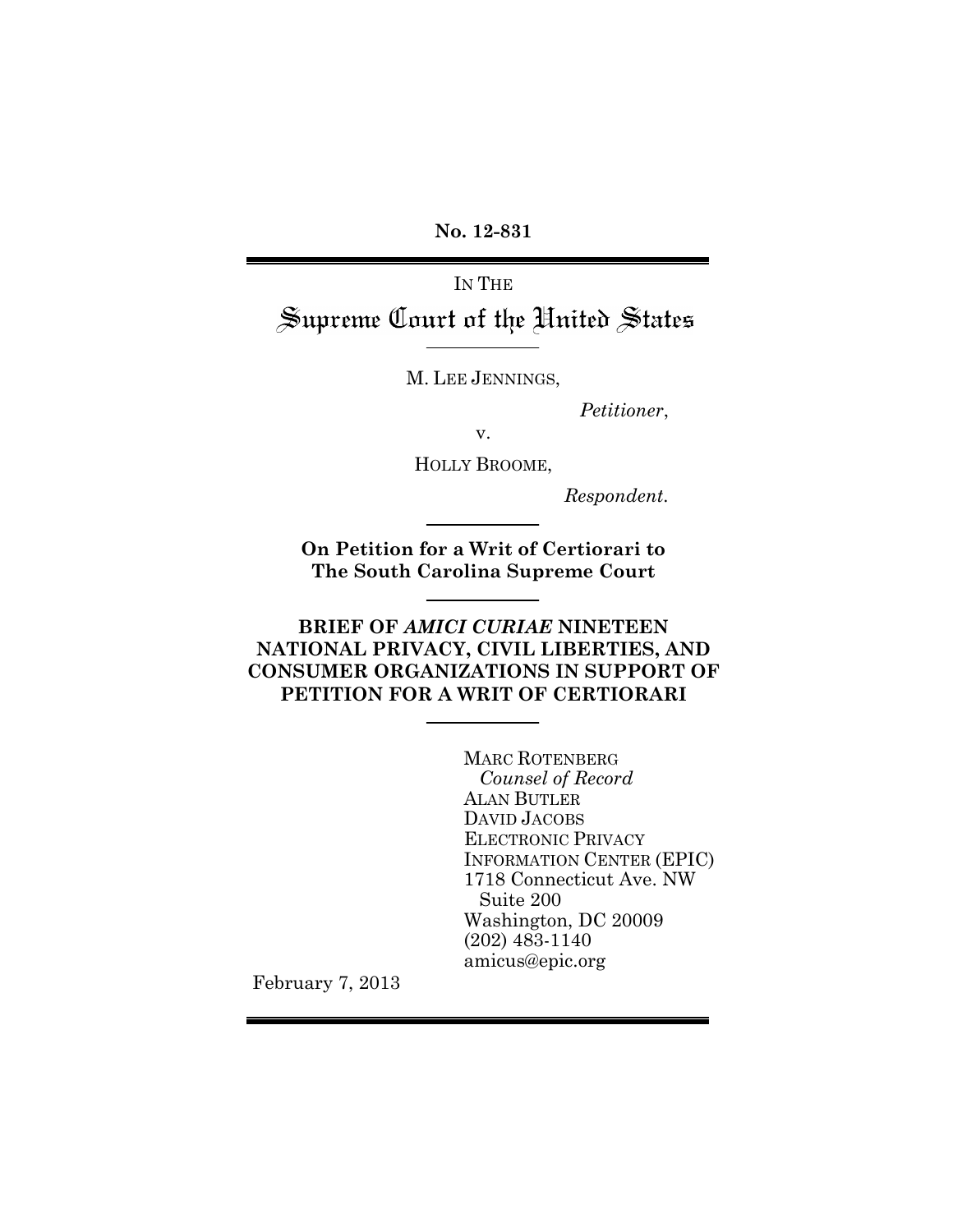## **TABLE OF CONTENTS**

| <b>INTEREST OF THE AMICI CURIAE1</b>                                                                                                                                          |  |  |  |  |
|-------------------------------------------------------------------------------------------------------------------------------------------------------------------------------|--|--|--|--|
|                                                                                                                                                                               |  |  |  |  |
|                                                                                                                                                                               |  |  |  |  |
| Given the Central Importance of E-mail<br>Ι.<br>to Our Economic and Social Activities, It<br>Is Critical to Clarify the Application of<br>Current Electronic Privacy Rules 10 |  |  |  |  |
| A. E-mail is the Primary Method of<br>Electronic Communication and<br>an<br>Important Part of All Modern Business,                                                            |  |  |  |  |
| B. The Increased Use of Cloud-based E-<br>mail Services Among Government,<br>Businesses, Education Institutions, and<br>Consumers Heightens the Need for                      |  |  |  |  |
| Service Providers Maintain<br>C.<br>All<br>Redundant Copies to Ensure Backup<br>Protection, and the Decision Below Will<br>Only Cause Harmful Confusion 17                    |  |  |  |  |
| E-mail Privacy is a Necessary Element of<br>П.<br>Economic and Social Activities 20                                                                                           |  |  |  |  |
| A. Privacy Enables Candid Interactions,<br>Intimate Relationships, and Privileged                                                                                             |  |  |  |  |

i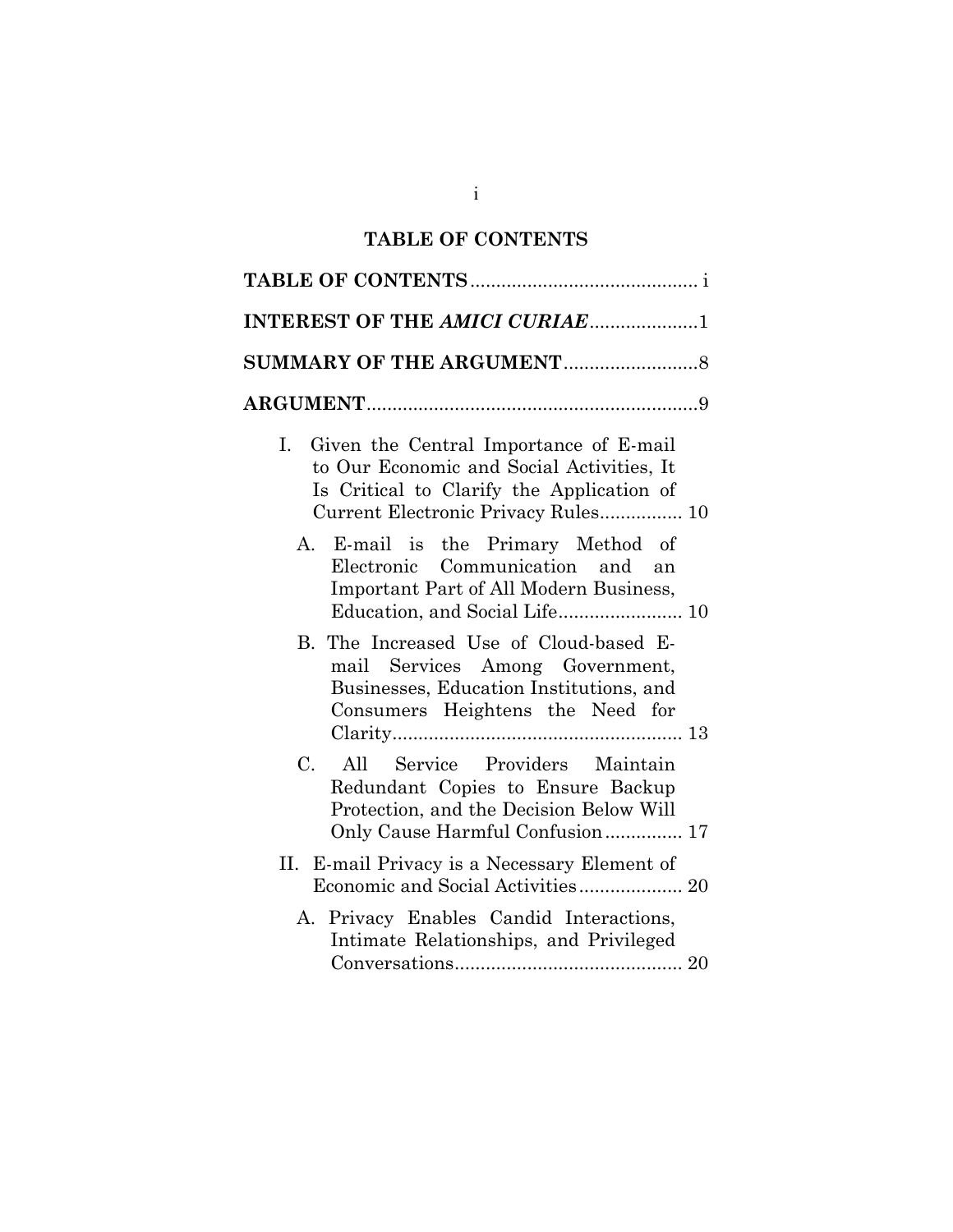| B. The Significance of E-mail Privacy Was<br>Vividly Demonstrated After the Recent                                      |
|-------------------------------------------------------------------------------------------------------------------------|
| C. E-mail Systems Face Persistent Threats<br>from Criminals Attempting to Gain                                          |
| III. The Court Should Remedy This Key<br>Ambiguity Where Congress Has Left the<br>Statutory Language Untouched for More |
|                                                                                                                         |

ii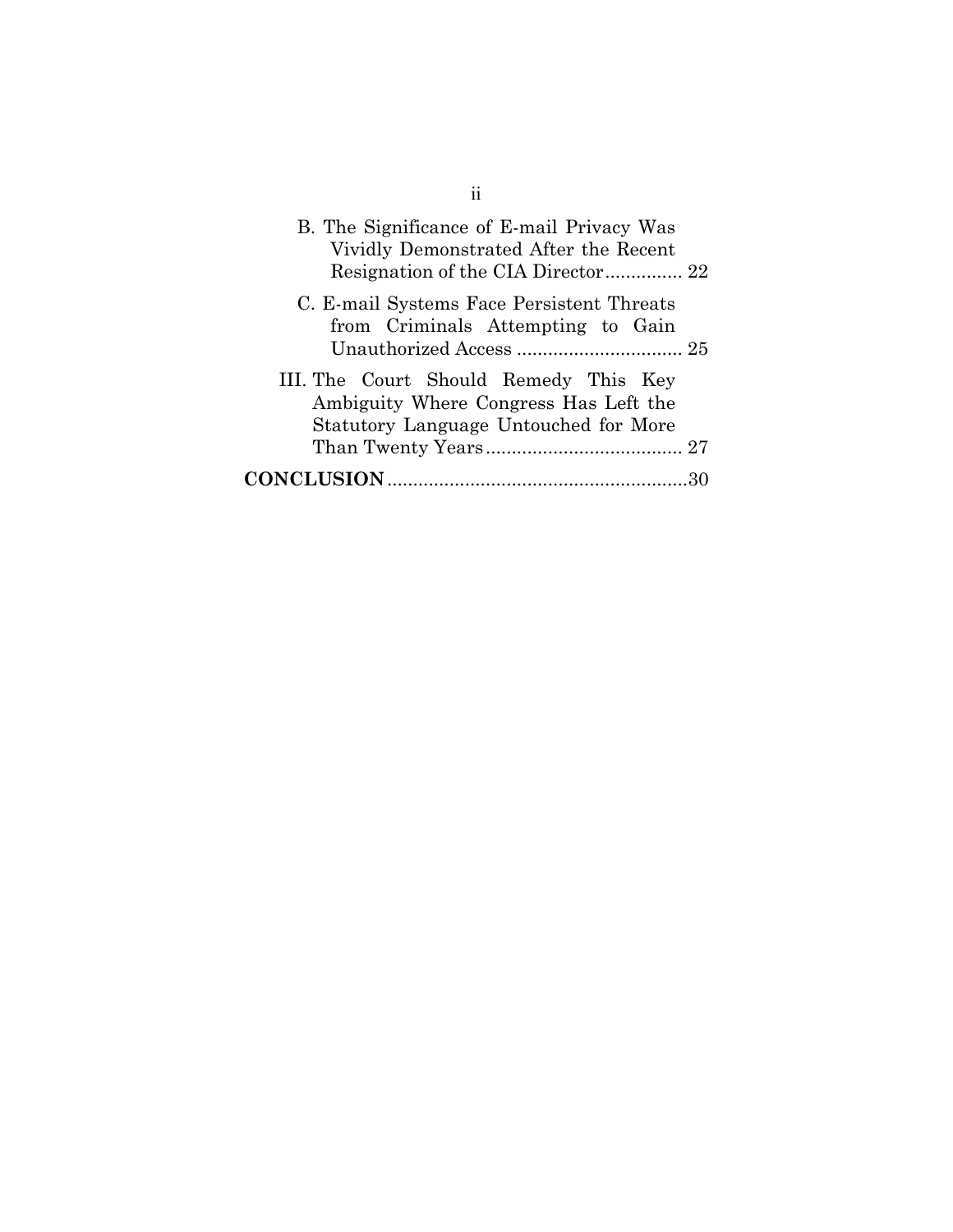# **TABLE OF AUTHORITIES**

## **CASES**

| Apple v. Superior Court, <u>P.3d __</u> , 2013 WL                                                       |
|---------------------------------------------------------------------------------------------------------|
| Jennings v. Jennings, No. 27177, 2012 WL                                                                |
| <b>STATUTES</b>                                                                                         |
| The Electronic Communications Privacy Act of                                                            |
| <b>LEGISLATIVE MATERIALS</b>                                                                            |
|                                                                                                         |
| <b>OTHER AUTHORITIES</b>                                                                                |
| Angela Moscaritolo, Chicago Moving Employee<br><i>Email, Apps to Microsoft Cloud, PC Magazine</i>       |
|                                                                                                         |
| Arthur de Haan, A Peek Behind the Scenes at<br><i>Hotmail</i> , Inside Windows Live (Dec. 22, 2009)  20 |
| Basics, Facebook Messaging Help  13                                                                     |
| Changing Your Chat History Settings, Google                                                             |
|                                                                                                         |
| Cicely K. Dyson, Can the Cloud Help Small<br>Businesses, Wall St. J., Jan. 9, 2013 15                   |
| Compare Outlook.com, Windows  15, 16                                                                    |
| Google, Postini Services : Data Center Backup /                                                         |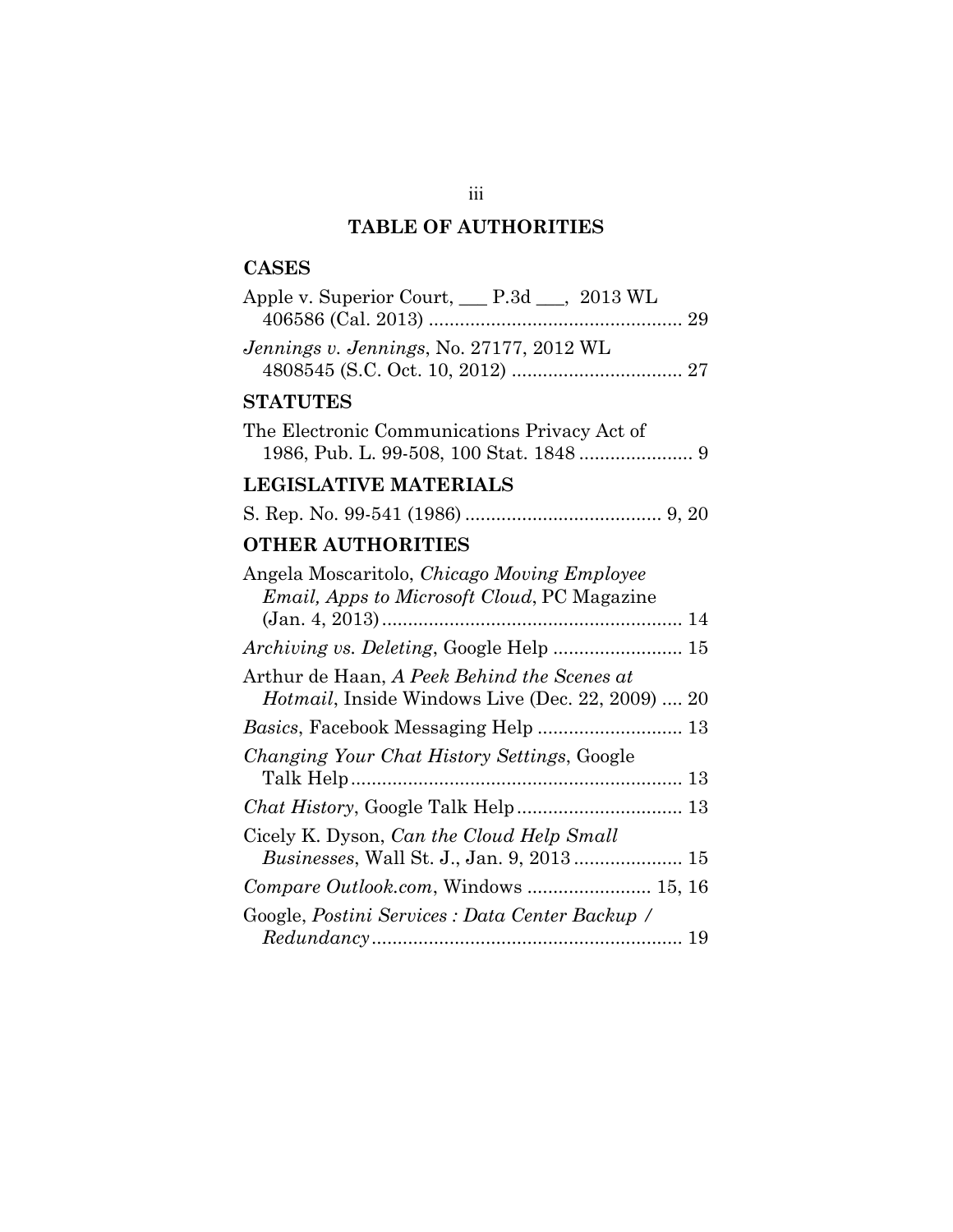| Gregory L. Brown, Steve Jackson Games, Inc. v.<br>United States Secret Service: Seizure of Stored<br>Electronic Mail Is Not an "Interception" Under<br>the Federal Wiretap Act, 69 Tul. L. Rev. 1381 |
|------------------------------------------------------------------------------------------------------------------------------------------------------------------------------------------------------|
|                                                                                                                                                                                                      |
| Greyhole, http://www.greyhole.net/ 18                                                                                                                                                                |
| How Much Storage Space Do I Have in Yahoo!                                                                                                                                                           |
| Jeffrey Rosen, The Unwanted Gaze (2000) 20, 21                                                                                                                                                       |
| Jeremy Kirk, Microsoft Trumps Google on Free<br><i>E-mail Storage Limit</i> , InfoWorld (Aug. 14)                                                                                                    |
|                                                                                                                                                                                                      |
| Jerry Kang, Information Privacy in Cyberspace<br><i>Transactions</i> , 50 Stan. L. Rev. 1193 (1998) 21                                                                                               |
| Jim Hu, Yahoo Boosts Free E-mail Storage to<br>100MB, CNET News (May 13, 2004)  16                                                                                                                   |
| John Markoff, Computer Mail Gaining a<br>Market, N.Y. Times, Dec. 26, 1989 10, 11, 12                                                                                                                |
| Josh Henretig, EPA Migrating to Microsoft<br>Cloud, Microsoft Green Blog (Oct. 31, 2012) 14                                                                                                          |
| Katherine A. Oyama, E-Mail Privacy After<br>United States v. Councilman: Legislative<br>Options for Amending ECPA, 21 Berkeley                                                                       |
| Kristen Purcell, Associate Director for Research,<br>Pew Internet & Am. Life Project, Search and<br>Email Still Top the List of Most Popular                                                         |
| Mary Madden & Sydney Jones, Pew Internet &<br>Am. Life Project, Networked Workers (Sept.                                                                                                             |
|                                                                                                                                                                                                      |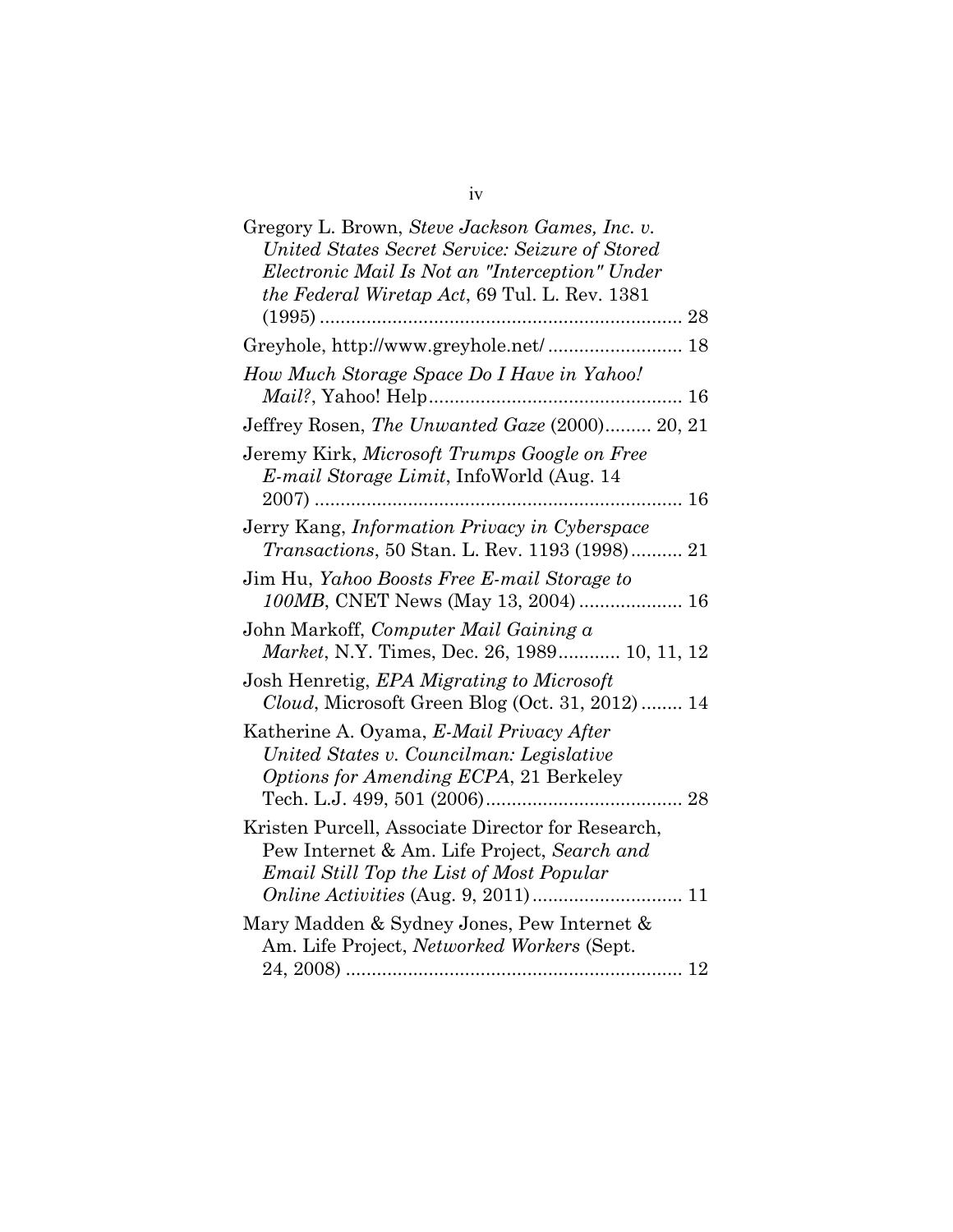| Masha Khmartseva, The Radicati Group, Inc.,<br><i>Executive Summary: Email Statistics Report,</i><br>2009-2013 (Sara Radicati ed., May 6, 2009) 11                                                |
|---------------------------------------------------------------------------------------------------------------------------------------------------------------------------------------------------|
| Mat Honan, How Apple and Amazon Security<br>Flaws Led to My EPIC Hacking, Wired (Aug.<br>26                                                                                                       |
| Michael D. Shear, Petraeus Resigns at C.I.A.:<br>F.B.I. Discovered an Affair, N.Y. Times, Nov.<br>23<br>10, 2012, at A1                                                                           |
| Microsoft 365 for Government, Microsoft  14                                                                                                                                                       |
| Microsoft, <i>High Availability and Site Resilience</i><br>17                                                                                                                                     |
| Nicole Perlroth, Hackers in China Attacked The<br>Times for Last 4 Months, N.Y. Times, Jan. 30,                                                                                                   |
| Nicole Perlroth, Trying to Keep Your E-Mails<br>Secret When the C.I.A. Chief Couldn't, N.Y.                                                                                                       |
| Orin Kerr, South Carolina Supreme Court<br>Creates Split with Ninth Circuit on Privacy in<br>Stored E-mails – and Divides 2-2-1 on the<br><i>Rationale</i> , Volokh Conspiracy (Oct. 10, 2012) 18 |
| Quoc Hoang, The Radicati Group, Inc., Survey:<br>Corporate Email, 2011-2012 (Sara Radicati<br>15                                                                                                  |
| Rajen Sheth, Senior Product Manager, Google<br>Apps, Disaster Recovery by Google, Google<br>18                                                                                                    |
| Richard Posner, An Economic Theory of Privacy,                                                                                                                                                    |

v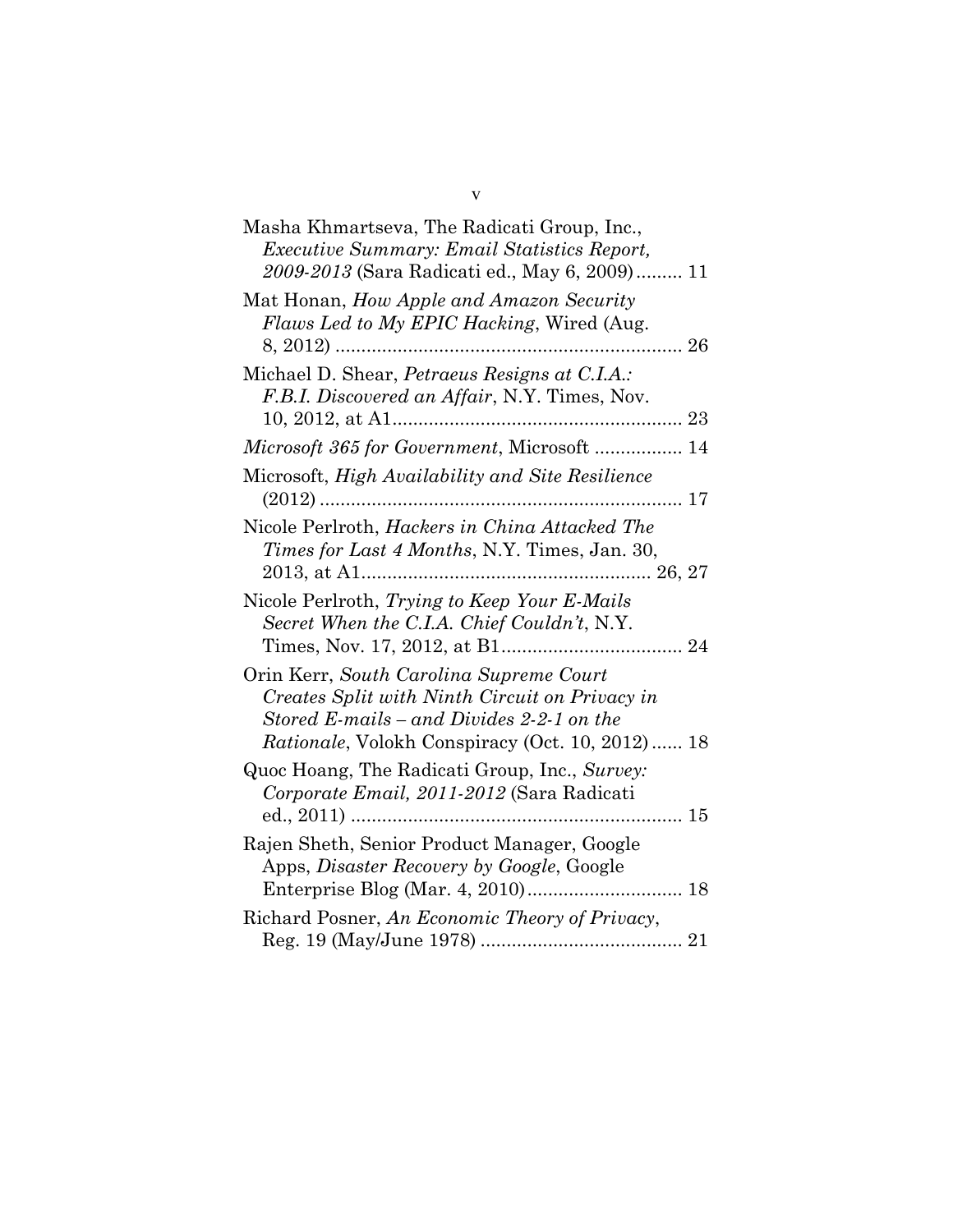| Russell S. Burnside, The Electronic                                                                                                      |
|------------------------------------------------------------------------------------------------------------------------------------------|
| Communications Privacy Act of 1986: The                                                                                                  |
| Challenge of Applying Ambiguous Statutory                                                                                                |
| Language to Intricate Telecommunication                                                                                                  |
| Technologies, 13 Rutgers Computer & Tech.                                                                                                |
|                                                                                                                                          |
| Sanjay Ghemawat et al., The Google File System                                                                                           |
| Scott Shane & Eric Schmitt, Author's E-Mails to<br>a Third Party Led to Petraeus, N.Y. Times,<br>23                                      |
| Sophos, Security Threat Report 2013: New<br>Platforms and Changing Threats (2013)  25                                                    |
| Steve Hoffman, U.S. Gen. Servs. Admin., No.<br>10694, GSA Becomes First Federal Agency to<br>Move Email to the Cloud Agencywide (Dec. 1, |
| Sundar Pichai, Chrome & Apps @ Google I/O:<br>Your Web, Everywhere, Google Official Blog<br>$(Jun. 28, 2012)$<br>14                      |
| Symantec, Internet Security Threat Report,<br>25                                                                                         |
| The Exchange Team, Robert's Rules of<br>Exchange: Storage Planning and Testing,                                                          |
| Thomas Buckley, The Radicati Group, Inc.,<br><i>Executive Summary: Email Market, 2012-</i><br>2016 (Sara Radicati ed., Oct. 22, 2012) 11 |
| Todd Yamasaki, The Radicati Group, Inc.,<br>Information Archiving Market, 2012-2016                                                      |

| ۰<br>V1 |  |
|---------|--|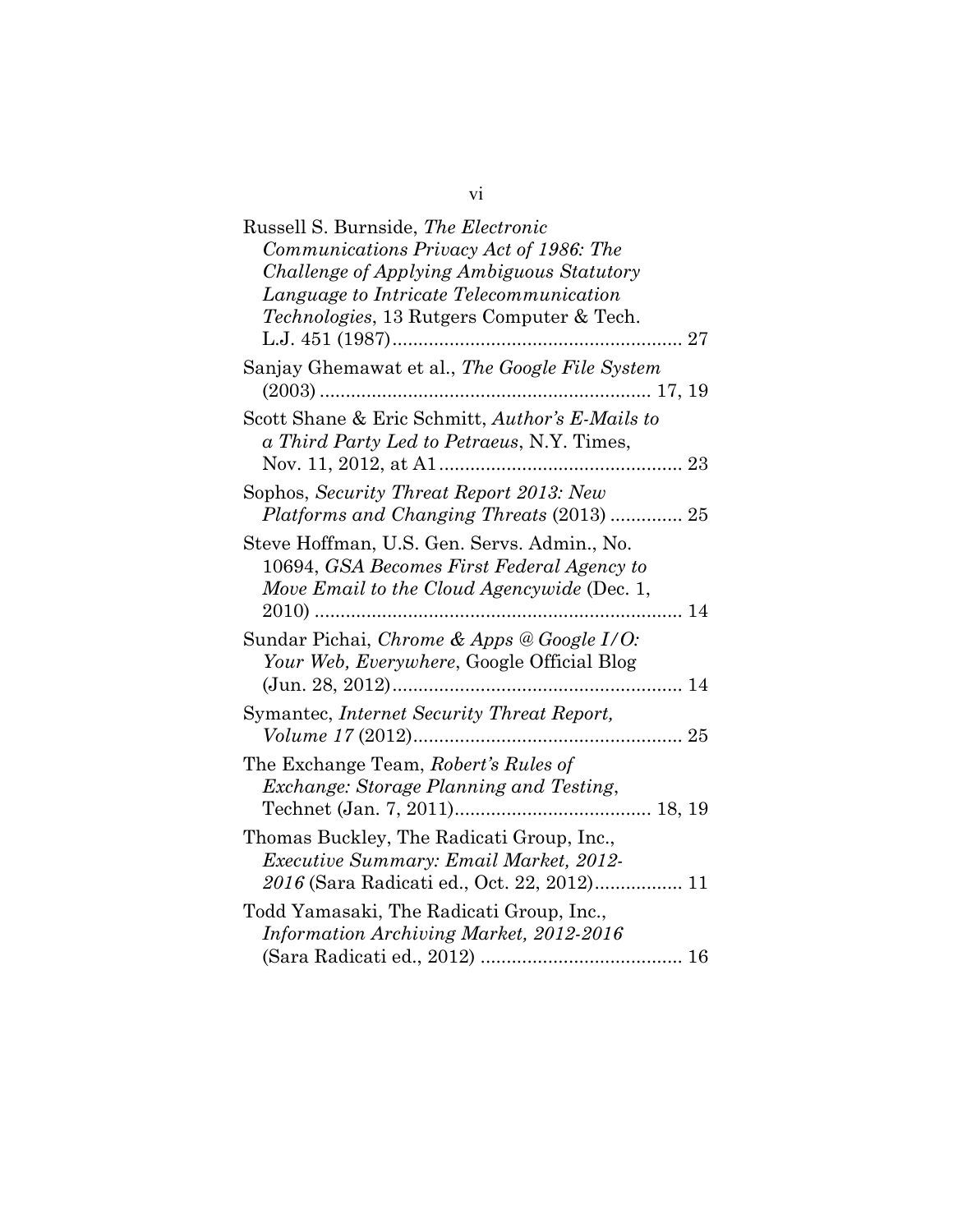# vii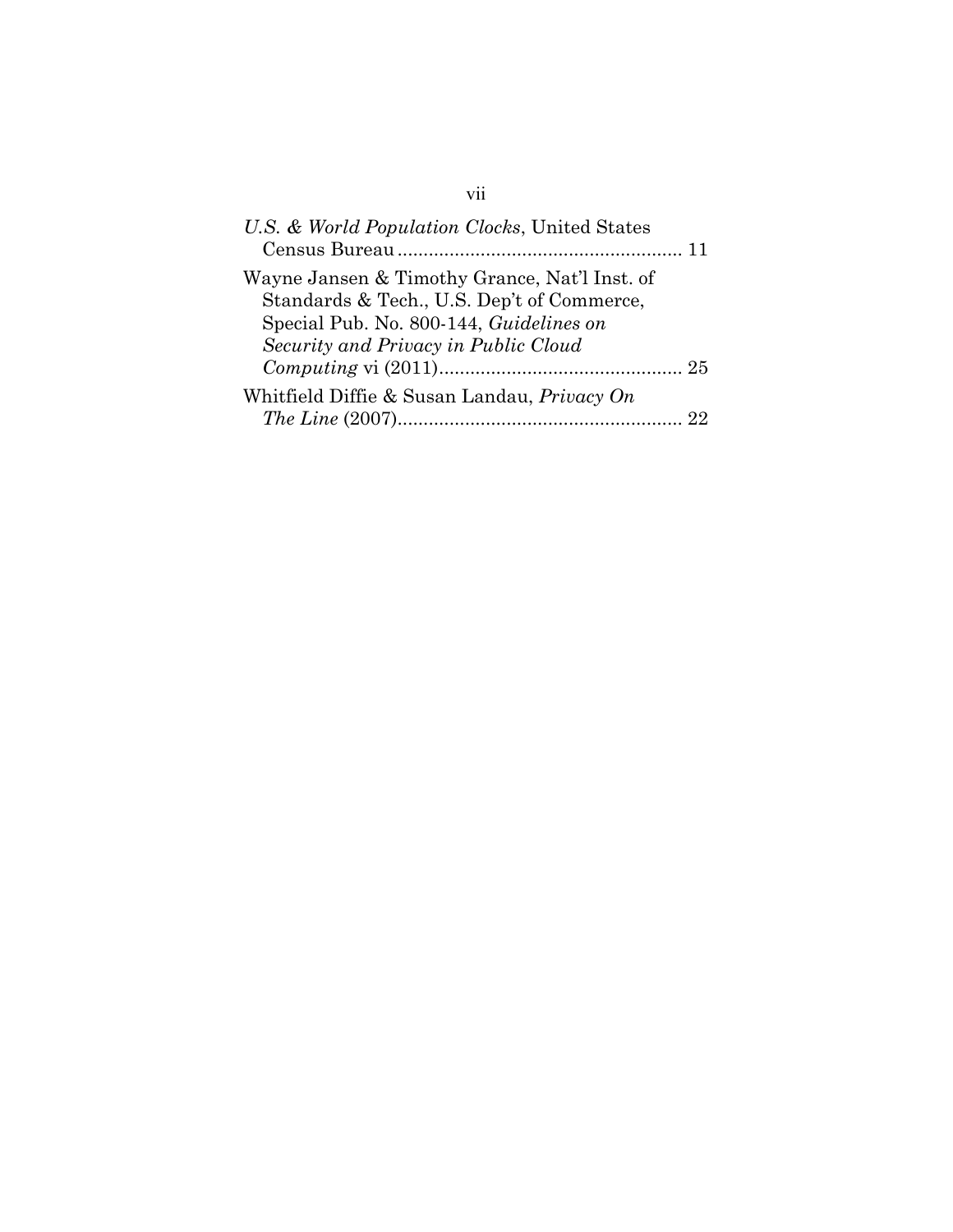#### **INTEREST OF THE** *AMICI CURIAE*

The privacy of e-mail and other electronic communications is a critically important issue for every American.1 The *amici* organizations are focused on protecting privacy, consumer rights, and civil liberties. Electronic communications are an essential component of our lives. Messages are exchanged every day in businesses, schools, political groups, advocacy organizations, newspapers, and between billions of individuals across the world. Congress recognized in 1986 when it enacted the Electronic Communications Privacy Act that without privacy there could be no commerce or vibrant exchange of ideas across digital networks. The privacy of electronic communications is even more important today than it was when ECPA was enacted, and the Court must act to clarify the application of privacy rules to digital messages.

This brief is filed on behalf of nineteen national privacy, civil liberties, and consumer rights organizations.

#### *Privacy and Civil Liberties Organizations*

#### Electronic Privacy Information Center

1

EPIC is a public interest research center in Washington, D.C. EPIC was established in 1994 to

<sup>1</sup> Letters of consent to the filing of this brief have been lodged with the Clerk of the Court pursuant to Rule 37.2. In accordance with Rule 37.6, the undersigned states that no monetary contributions were made for the preparation or submission of this brief, and this brief was not authored, in whole or in part, by counsel for a party.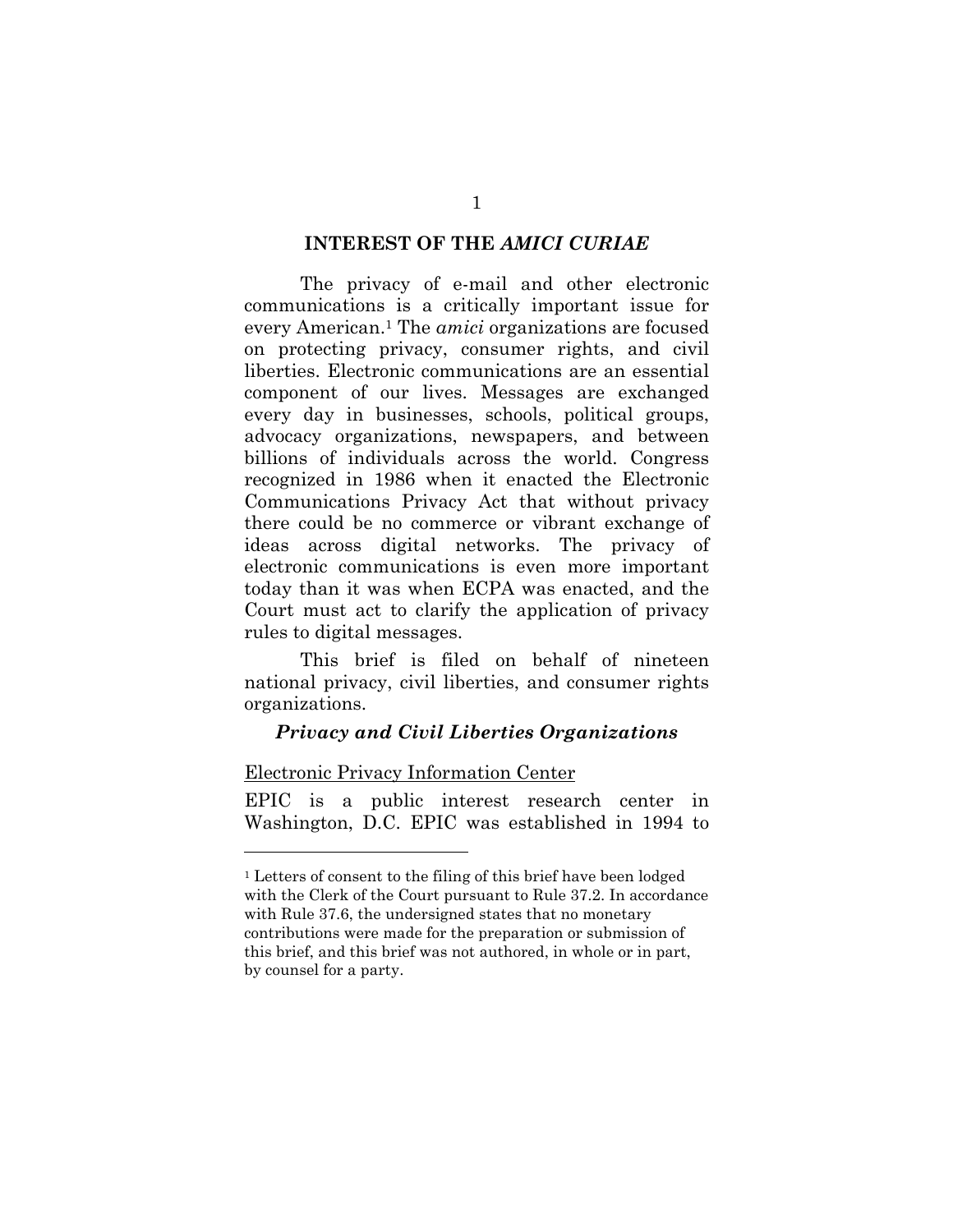focus public attention on emerging civil liberties issues and to protect privacy, the First Amendment, and other constitutional values. EPIC routinely participates as *amicus curiae* before this Court and other courts in cases concerning federal privacy statutes: *Maracich v. Spears*, 133 S. Ct. 98 (2012); *FAA v. Cooper*, 132 S. Ct. 1441 (2012); *Ben Joffe v. Google*, No. 11-17483 (9th Cir. Oct. 17, 2011); *United States v. Councilman*, 418 F.3d 67 (5th Cir. 2005).

#### Bill of Rights Defense Committee

The Bill of Rights Defense Committee ("BORDC") is a national non-profit organization. BORDC defends rights, liberties, and the rule of law when they are threatened by overbroad national security and counter-terrorism policies. It pursues that end by supporting an ideologically, ethnically, geographically, and generationally diverse grassroots movement and by encouraging widespread civic participation.

#### Center for Digital Democracy

The Center for Digital Democracy (CDD) is recognized as one of the leading consumer protection and privacy organizations in the United States. CDD's public education programs are focused on informing consumers, policy makers, and the press about contemporary digital marketing issues, including its impact on public health, children and youth, and financial services.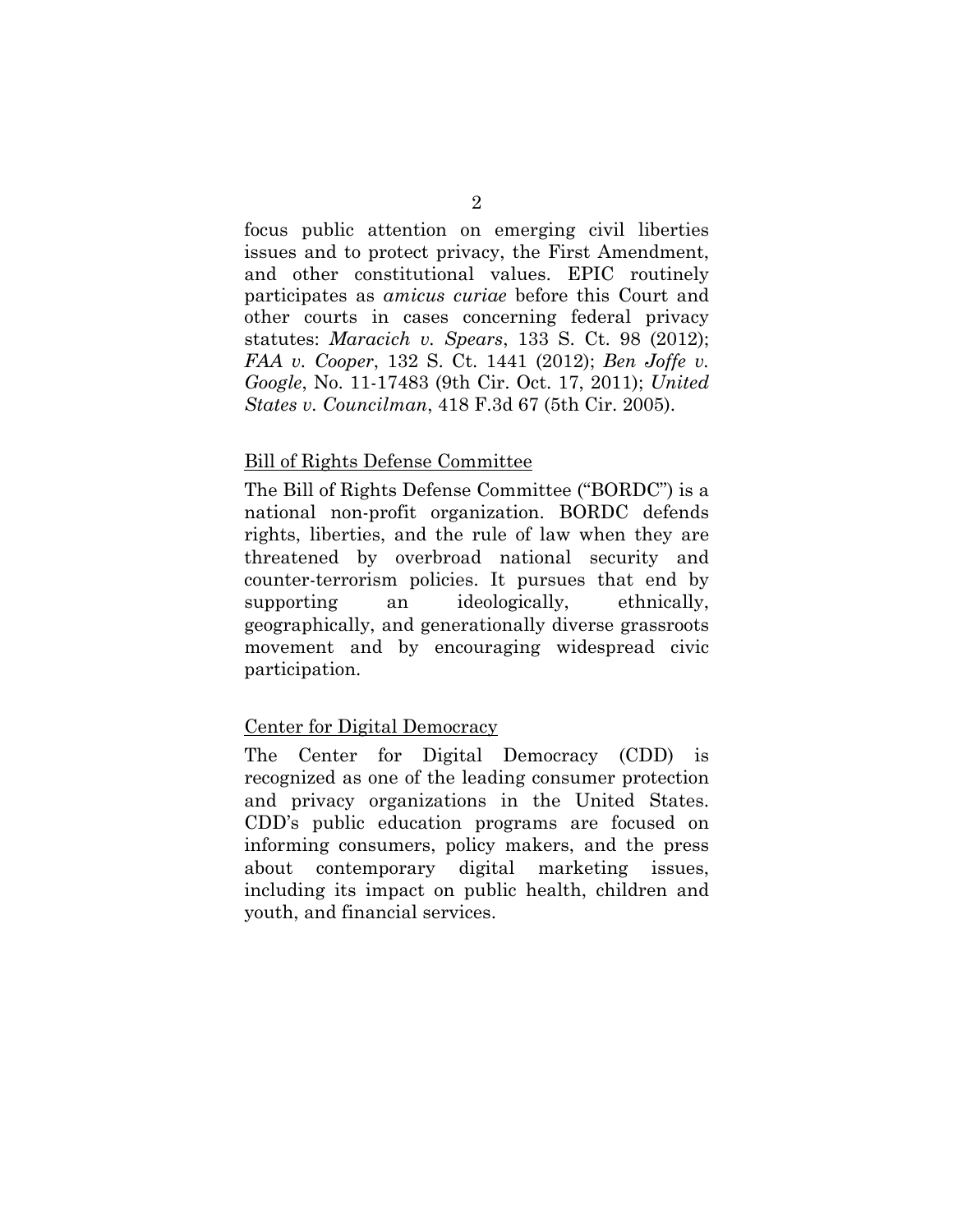#### Center for Financial Privacy and Human Rights

The Center for Financial Privacy and Human Rights ("CFPHR") was founded in 2005 to defend privacy, civil liberties, and market economics. The Center is a non-profit human rights and civil liberties organization whose core mission recognizes traditional economic rights as a necessary foundation for a broad understanding of human rights. CFPHR is part of the Liberty and Privacy Network, a nongovernmental advocacy and research 501(c)(3) organization.

#### Center for Media and Democracy

The Center for Media and Democracy (CMD) is a non-profit investigative reporting group. Our reporting and analysis focus on exposing corporate spin and government propaganda. We publish PRWatch, SourceWatch, and BanksterUSA.

#### Consumer Action

Consumer Action is a non-profit organization that has championed the rights of underrepresented consumers nationwide since 1971. Throughout its history, the organization has dedicated its resources to promoting financial and consumer literacy and advocating for consumer rights in both the media and before lawmakers to promote economic justice for all.

#### Consumer Watchdog

Consumer Watchdog is a tax-exempt 501(c)(3) nonprofit organization dedicated to educating and advocating on behalf of consumers for over 25 years.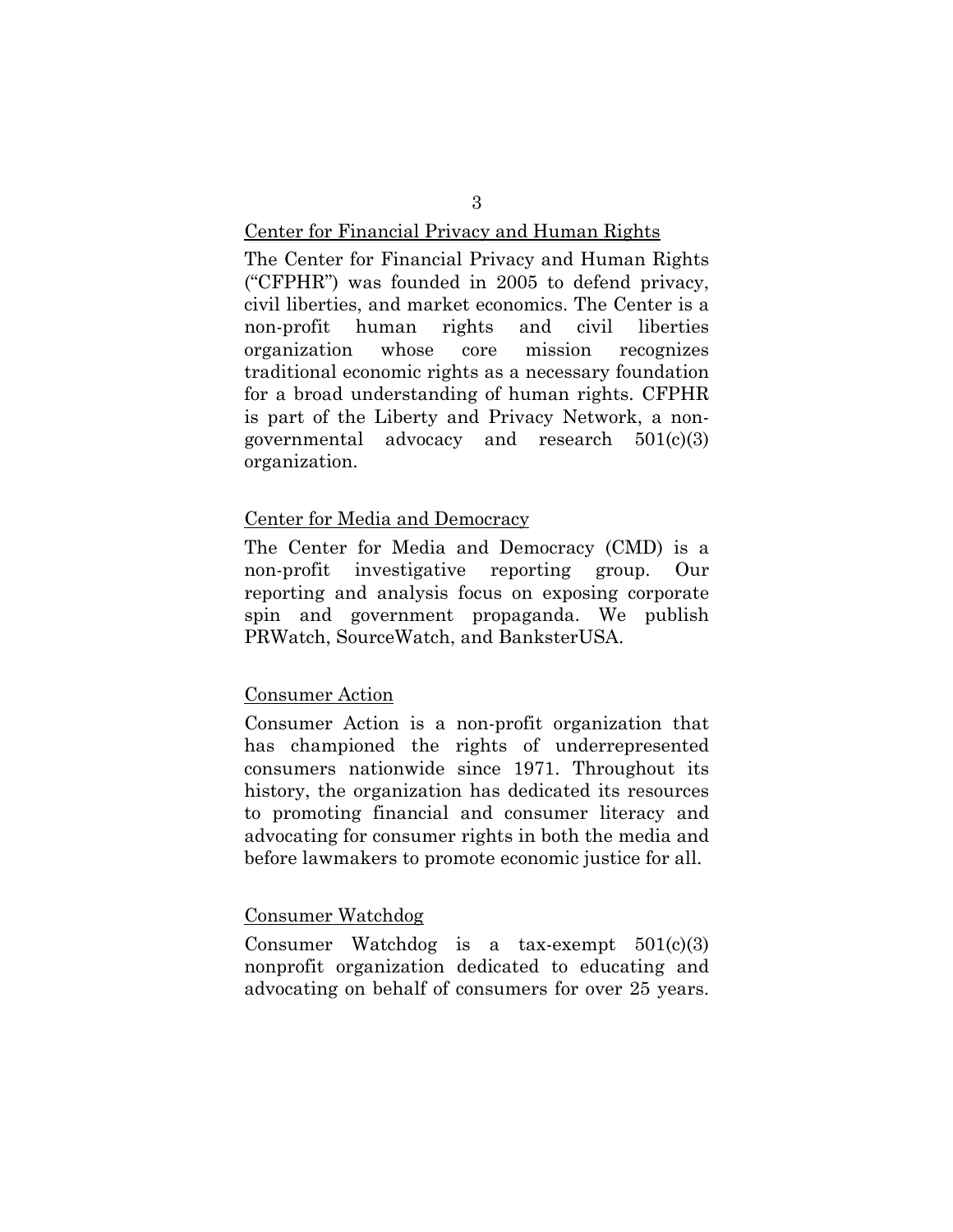Its mission is to provide an effective voice for the public interest. Consumer Watchdog's programs include health care reform, oversight of insurance rates, energy policy, protecting privacy rights, protecting legal rights, corporate reform, and political accountability.

## Federation of Genealogical Societies

The Federation of Genealogical Societies (FGS) was founded in 1976 and represents the members of hundreds of genealogical societies.

## The FoolProof Initiative

FoolProof provides a high school curriculum to all fifty states, which teaches privacy issues and concerns to young people.

## Remar Sutton, Founder, The Privacy Rights Now Coalition

The Coalition highlights the work of dozens of privacy groups nationally.

#### Knowledge Ecology International

Knowledge Ecology International (KEI) is a nonprofit organization that searches for better outcomes, including new solutions, to the management of knowledge resources. KEI focuses on the management of these resources in the context of social justice.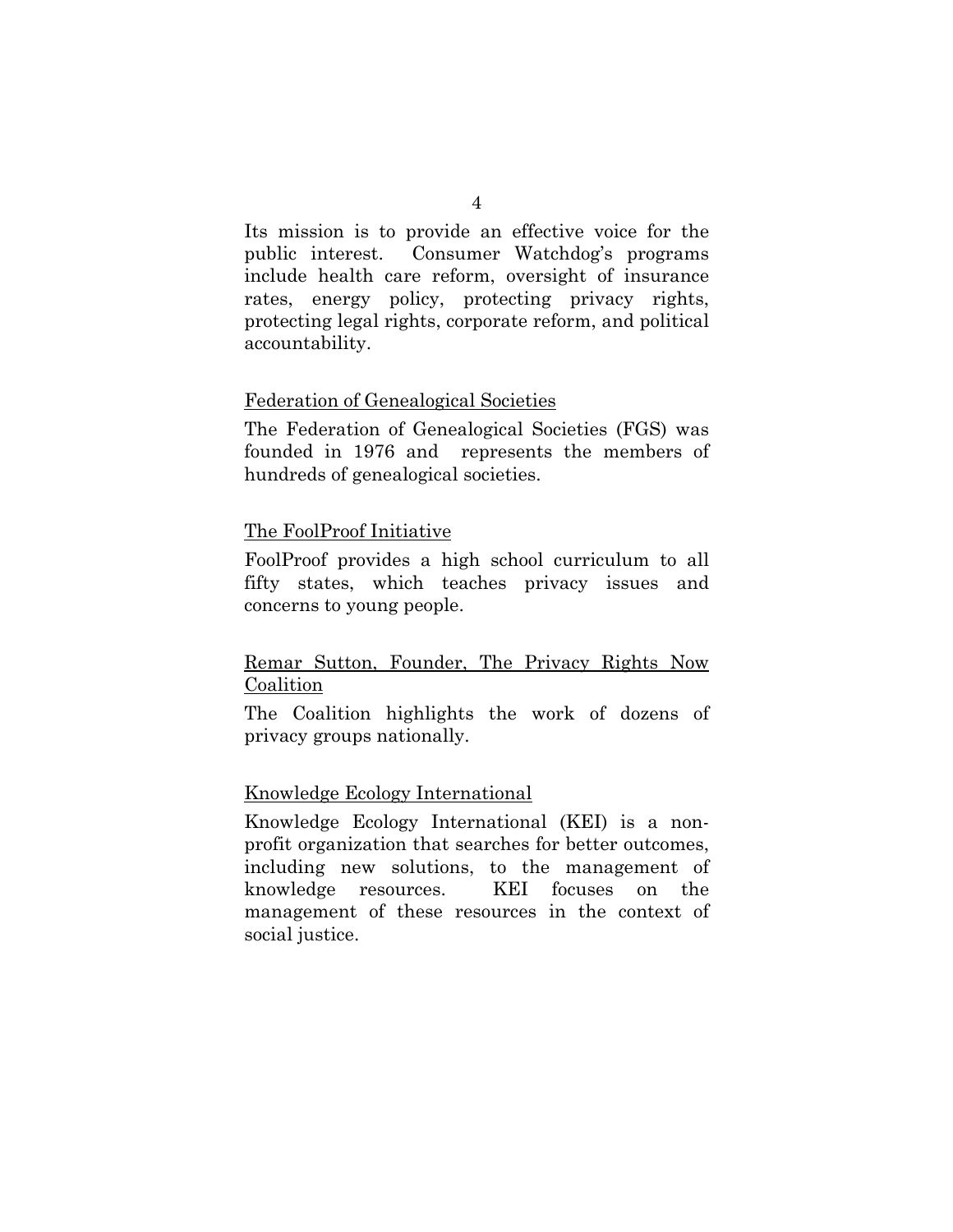#### The National Workrights Institute

The National Workrights Institute is a not-for-profit research and advocacy organization whose mission is increasing protection for human rights in the workplace.

#### Liberty Coalition

The Liberty Coalition works to help organize, support, and coordinate trans-partisan public policy activities related to civil liberties and basic human rights. We work in conjunction with groups of partner organizations that are interested in preserving the Bill of Rights, personal autonomy, and individual privacy.

#### Patient Privacy Rights

Patient Privacy Rights (PPR) works to empower individuals and prevent widespread discrimination based on health information using a grassroots, community organizing approach. We educate consumers, champion smart policies, and expose and hold industry and the government accountable.

#### Privacy Activism

Privacy Activism is a non-profit organization whose goal is to enable people to make well-informed decisions about the importance of privacy on both a personal and societal level. To achieve this goal we use graphics, videos, games, and stories to make privacy more relevant to every day life, and to show the ramifications of privacy losses. We take great interest in this case because email has become the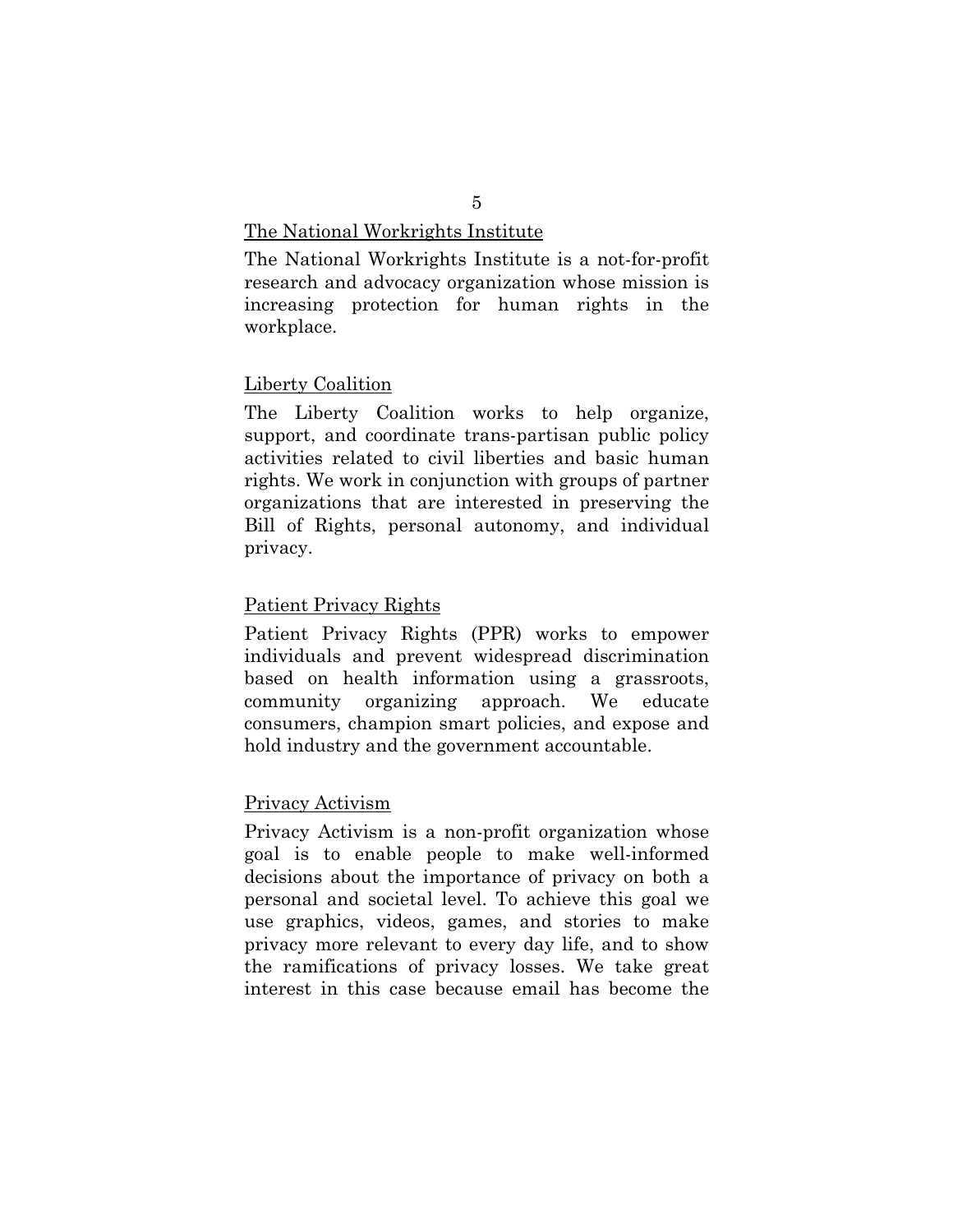method in which most people communicate with colleagues, business partners, spouses, and friends. A loss of privacy in these communications would burden both economic and social activities.

## Privacy Camp

Privacy Camp is a non-profit organization that holds educational events worldwide for privacy advocates. In addition, Privacy Camp hosts Privacy Chat or #PrivChat every Tuesday at Noon ET where privacy advocates, industry representatives, academics, and consumers discuss the latest privacy stories of the week. More about Privacy Camp can be found at our twitter page @PrivacyCamp.

## Privacy Rights Clearinghouse

The Privacy Rights Clearinghouse (PRC) is a nonprofit consumer education and advocacy organization based in San Diego, California. Established in 1992, the PRC focuses on consumers' rights and interests relating to informational privacy, answers individual consumer inquiries, and maintains a robust website of practical privacy protection tips.

## Privacy Times

Since 1981, Privacy Times has provided its readers with accurate reporting, objective analysis and thoughtful insight into the events that shape the ongoing debate over privacy and Freedom of Information.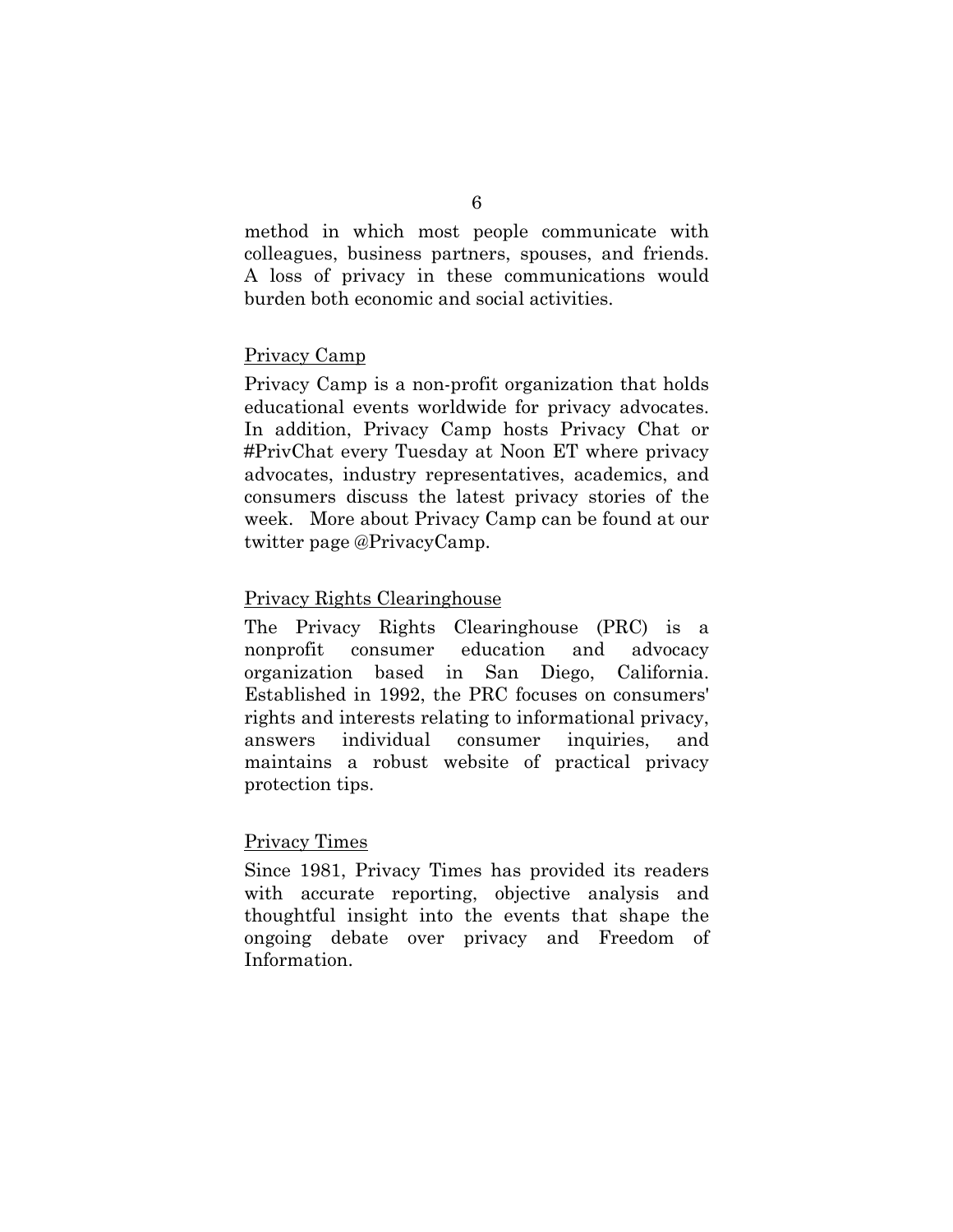World Privacy Forum

The World Privacy Forum is a public interest research group based in San Diego, California. WPF was founded in 2002 to conduct original research and consumer education on issues relating to privacy and technology, understanding that the effectiveness of established privacy protections for consumer data may change as technologies shift and mature.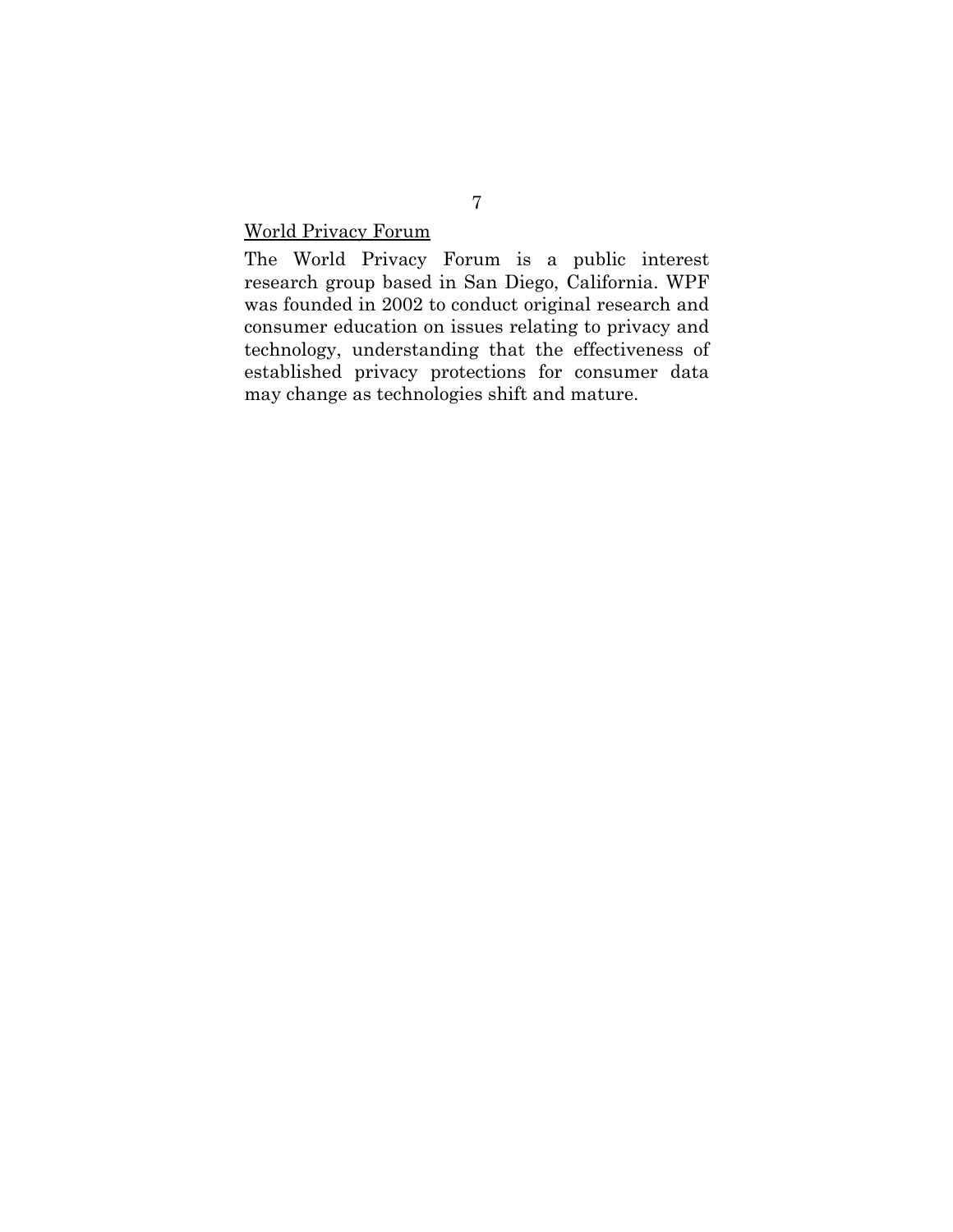#### **SUMMARY OF THE ARGUMENT**

This case presents a clear conflict in an essential federal privacy statute. The decision below is directly at odds with the recent holding of a federal appeals court. Left unresolved, courts will lack clear direction as to the interpretation of a key privacy law, and Internet users, service providers, and government agencies will be left without guidance as to their rights and responsibilities.

The question of what constitutes electronic storage is central to the Electronic Communications Privacy Act now that the majority of e-mails and other messages are stored and accessed remotely by Internet users. Cloud-based services have become standard for personal use, business use, educational use, and even governmental use. Internet companies routinely synchronize copies of messages and files across many devices and servers, making the question of what constitutes "electronic storage" the keystone of the federal communications privacy law.

Rather than provide useful guidance, the decision below will create substantial confusion. The problem is particularly acute for Internet users. Privacy protection is the necessary pre-condition for a functional communications network. Privacy protection enables the free exchange of ideas as well as the growth of online commerce. This Court needs to act to provide clarity in the application of federal privacy law to digital communications.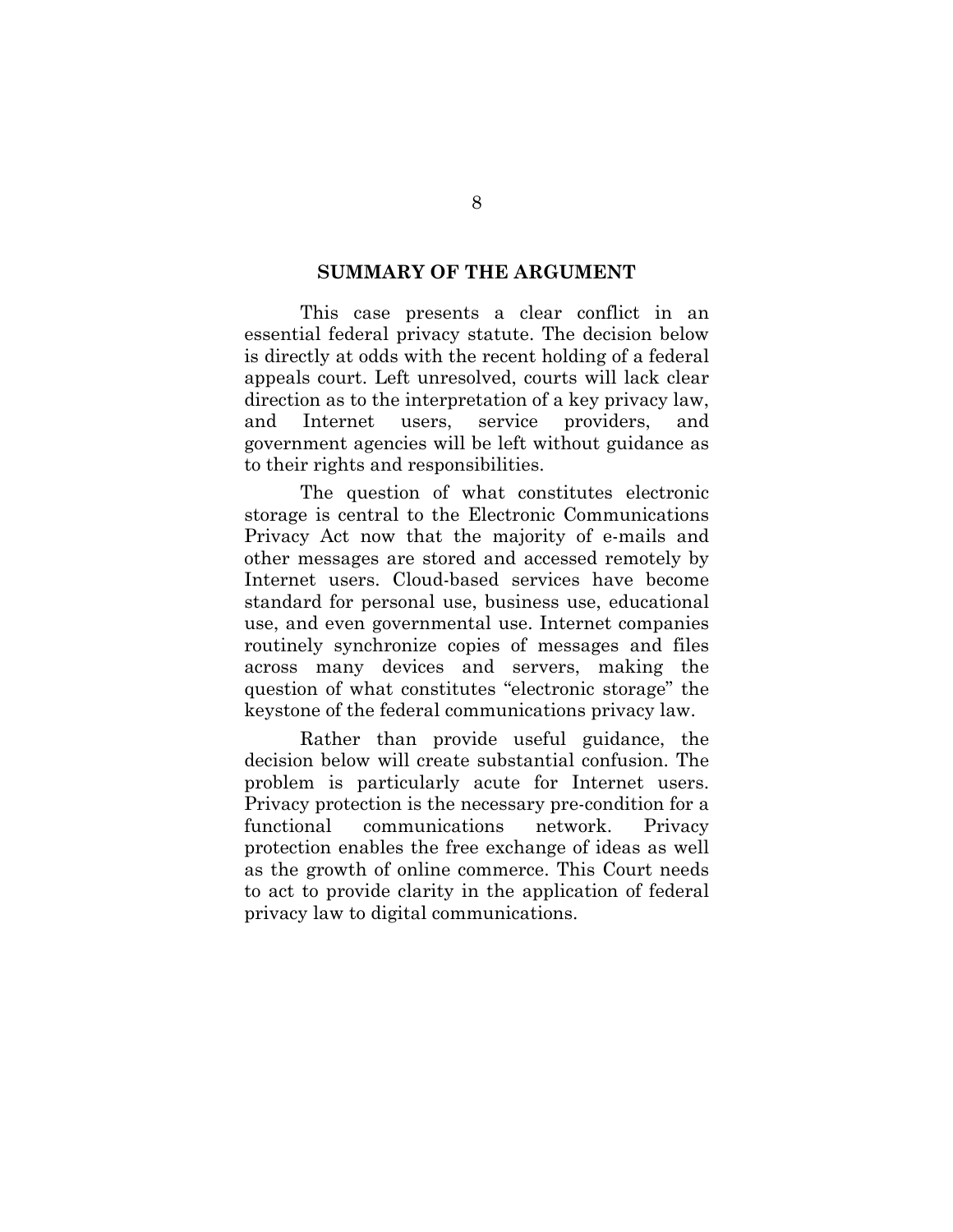#### **ARGUMENT**

Congress recognized the importance of protecting electronic communications when it passed the Electronic Communications Privacy Act of 1986 ("ECPA"), Pub. L. 99-508, 100 Stat. 1848. It recognized a "gap" in the protection of digital messages, and sought to provide protections equal to those afforded traditional mail and telephone services. As Congress noted, this gap creates uncertainty that can

> discourage potential customers from using innovative communications systems. It probably encourages unauthorized users to obtain access to communications to which they are not a party. It may discourage American businesses from developing new innovative forms of telecommunications and computer technology. The lack of clear standards may expose law enforcement officers to liability and may endanger the admissibility of evidence.

> More importantly, the law must advance with the technology to ensure the continued vitality of the fourth amendment. Privacy cannot be left to depend solely on physical protection, or it will gradually erode as technology advances.

S. Rep. No. 99-541, at 5 (1986). This case presents the same kind of legal uncertainty that Congress sought to prevent when it passed the ECPA, and the Court must act to provide clarity in this federal privacy law.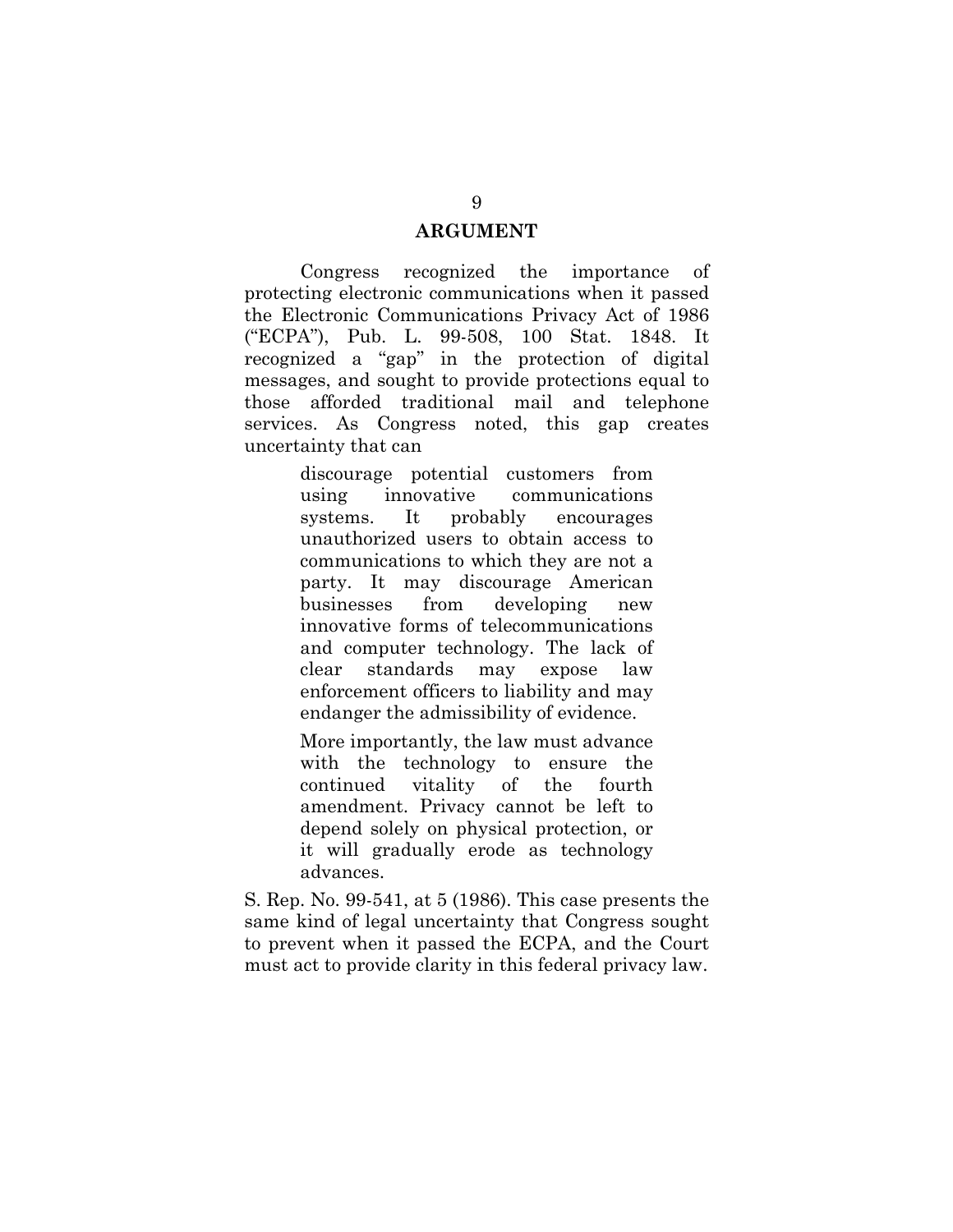## I. **Given the Central Importance of E-mail to Our Economic and Social Activities, It Is Critical to Clarify the Application of Current Electronic Privacy Rules**

## *A. E-mail is the Primary Method of Electronic Communication and an Important Part of All Modern Business, Education, and Social Life*

The use of e-mail and other electronic messaging services has expanded rapidly over the last two decades. When Congress first enacted the ECPA, e-mail was a new technology with unknown potential. Since then it has become an essential component of all modern communications systems.2

Recent industry reports estimate that there are more than two billion e-mail users worldwide. Thomas Buckley, The Radicati Group, Inc., *Executive Summary: Email Market, 2012-2016*, at 2 (Sara

<sup>2</sup> From 1981 to 1995, a search of the keyword 'email' in the New York Times article archive generates 268 articles, and a search isolated between 1995-1998 generates 1,564 results. Finally, a search that isolates 1998 to 2013 yields 87,042 articles. Obtained by a search of the word 'email' on http://www.nytimes.com/ref/membercenter/nytarchive.html on January 15, 2013. By 1989, the New York Times – which had published the two earlier articles doubting email's future – recognized that email had become increasingly prevalent in society: "The number of installed publicly accessible electronic mailboxes in the United States grew to 1.8 million from 210,000 between 1980 and 1989, while the number of in-house computer mail systems jumped to 6.8 million from 220,000." John Markoff, *Computer Mail Gaining a Market*, N.Y. Times, Dec. 26, 1989, http://www.nytimes.com/1989/12/26/business/computermail-gaining-a-market.html?scp=9&sq=email&st=nyt.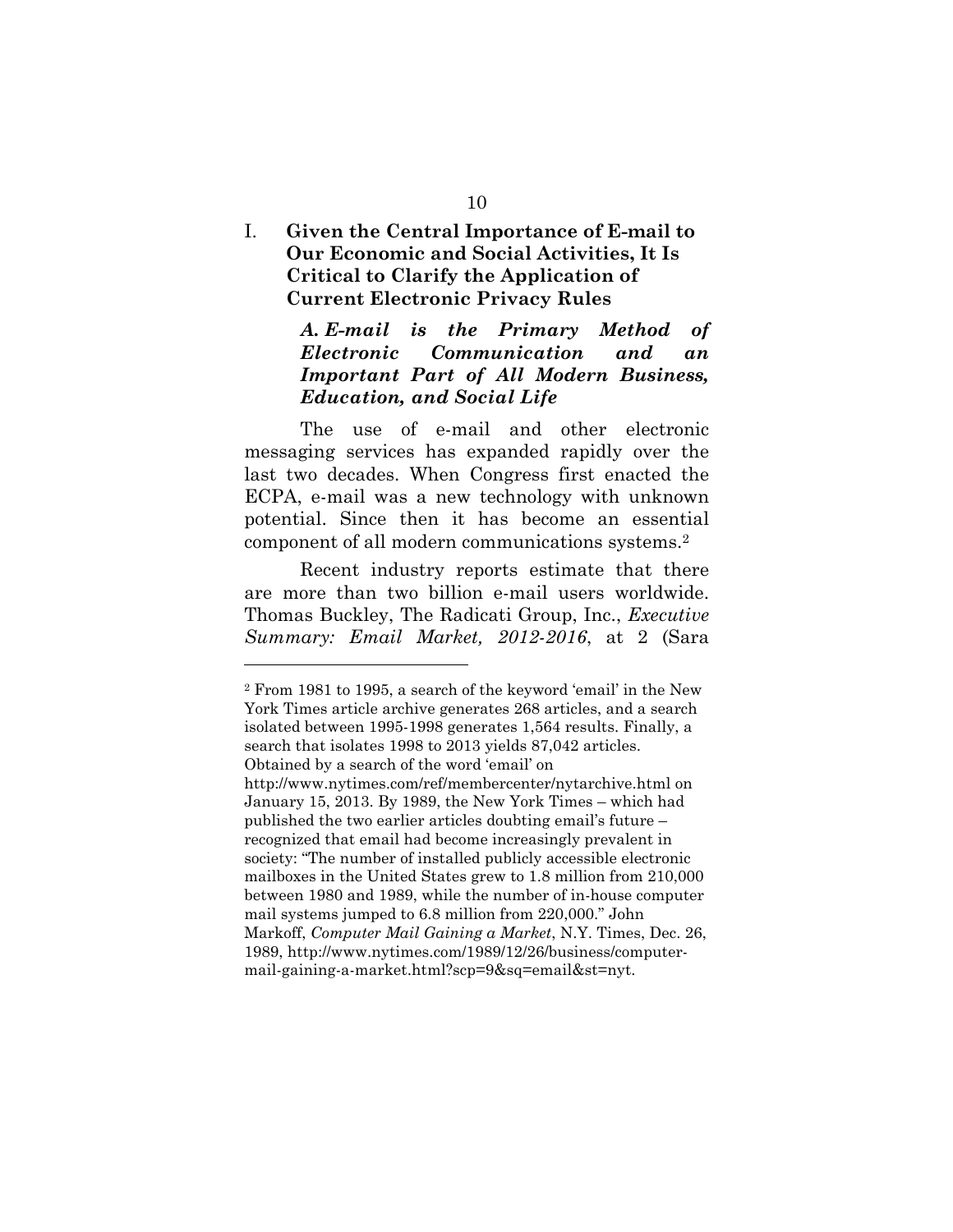Radicati ed., Oct. 22, 2012)<sup>3</sup> This is nearly one-third of the world's population,4 and the user base has grown an estimated 50% over the past three years alone.5 A recent Pew study found that "[a]mong online adults, 92% use email, with 61% using it on an average day." Kristen Purcell, Pew Internet & Am. Life Project, *Search and Email Still Top the List of Most Popular Online Activities* 2 (Aug. 9, 2011).6 Not only is e-mail use almost universal, it has become habitual.

The benefits of e-mail in the workplace were recognized early on. *See* John Markoff, *Computer Mail Gaining a Market,* N.Y. Times, Dec. 26, 1989, Indeed, the initial growth of email was attributed, in part, to the usefulness and ease with which it allowed employees to "append spoken voice notes to standard text messages and documents" and cut "through layers of corporate bureaucracy, more than does the

<sup>6</sup> *Available at* 

<sup>3</sup> *Available at* http://www.radicati.com/wp/wp-

content/uploads/2012/10/Email-Market-2012-2016-Executive-Summary.pdf.

<sup>4</sup> World population is at 7,059,863,462 as of January 15, 2013. *U.S. & World Population Clocks*, United States Census Bureau, http://www.census.gov/main/www/popclock.html (last visited Jan. 15, 2013).

<sup>5</sup> A May 2009 Radicati report announced that there were 1.4 billion email users worldwide. Masha Khmartseva, The Radicati Group, Inc., *Executive Summary: Email Statistics Report, 2009- 2013*, at 2 (Sara Radicati ed., May 6, 2009),

http://www.radicati.com/wp/wp-content/uploads/2009/05/emailstats-report-exec-summary.pdf.

http://pewinternet.org/~/media//Files/Reports/2011/PIP\_Searchand-Email.pdf.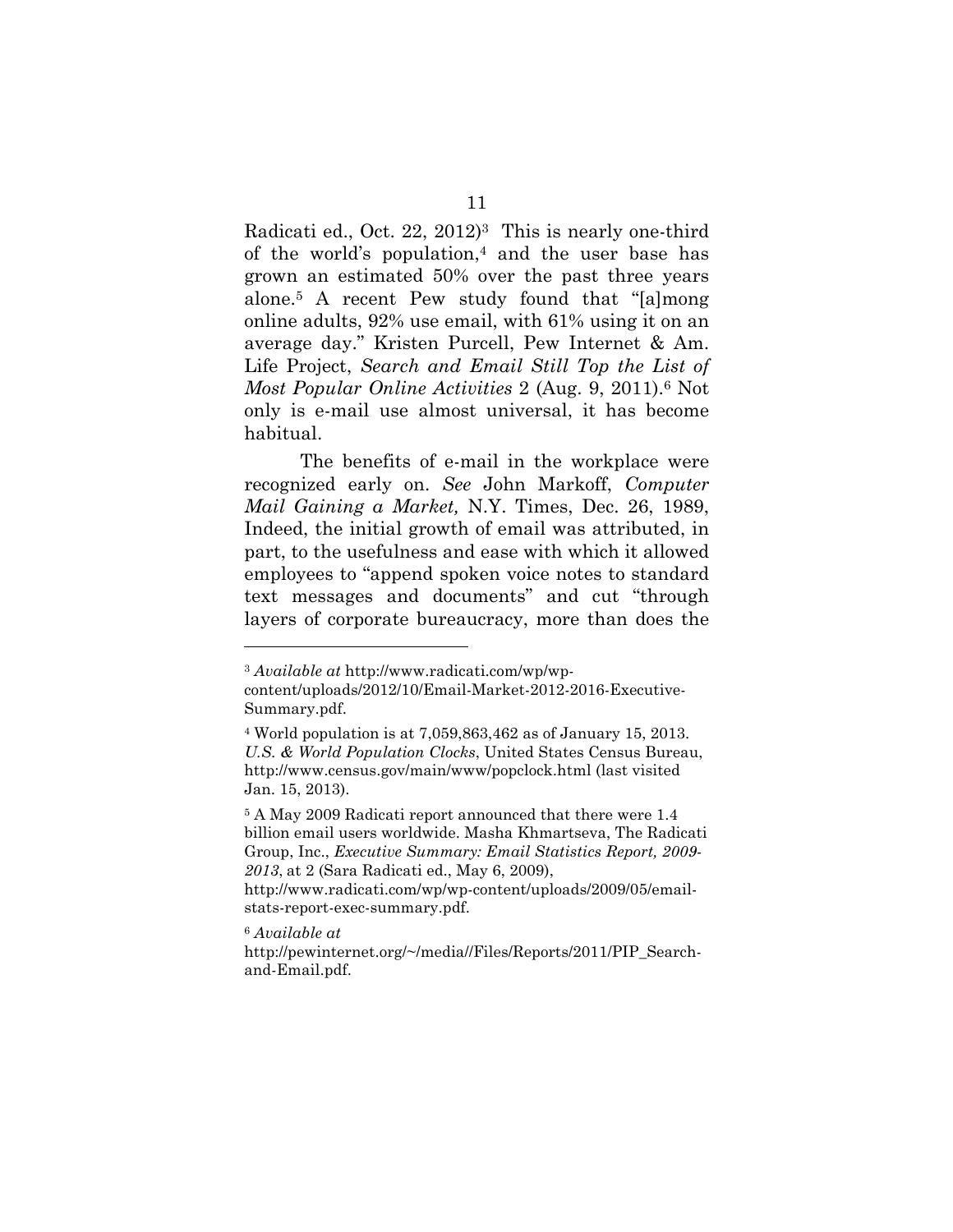telephone or paper mail . . . [since] a middle-level manager is more likely to send a message to the chief executive over the computer than to telephone or place a note in the office mail." *Id*. As a result, businesses were early adopters of new communications technology. *See id*. ("[I]n many corporations electronic mail is becoming a significant alternative to the fax machine, the telephone and to what electronic mail advocates like to call snail mail, or paper mail").

These early predictions have been borne out more than anyone could have imagined in the late 1980s. According to a recent Pew study, more than 80% of workers use e-mail and find that it improves their ability to do their job. Mary Madden & Sydney Jones, Pew Internet & Am. Life Project, *Networked Workers* (Sept. 24, 2008).7 This technology is especially important because it improves the ability to communicate with coworkers, and it enables employees to stay connected even when they are out of the office. *Id*.

In addition to e-mail, other electronic communications services are increasingly popular. For example, Microsoft, Facebook, and Google all provide messaging services, and these services typically include archive of historical conversations.8

<sup>7</sup> *Available at* 

http://pewinternet.org/~/media//Files/Reports/2008/PIP\_Networ ked\_Workers\_FINAL.pdf.pdf.

<sup>8</sup> *See, e.g.*, *Chat History*, Google Talk Help,

http://support.google.com/talk/answer/29289?hl=en&ref\_topic=1 187 (last visited on Jan. 17, 2013); *Changing Your Chat History Settings*, Google Talk Help,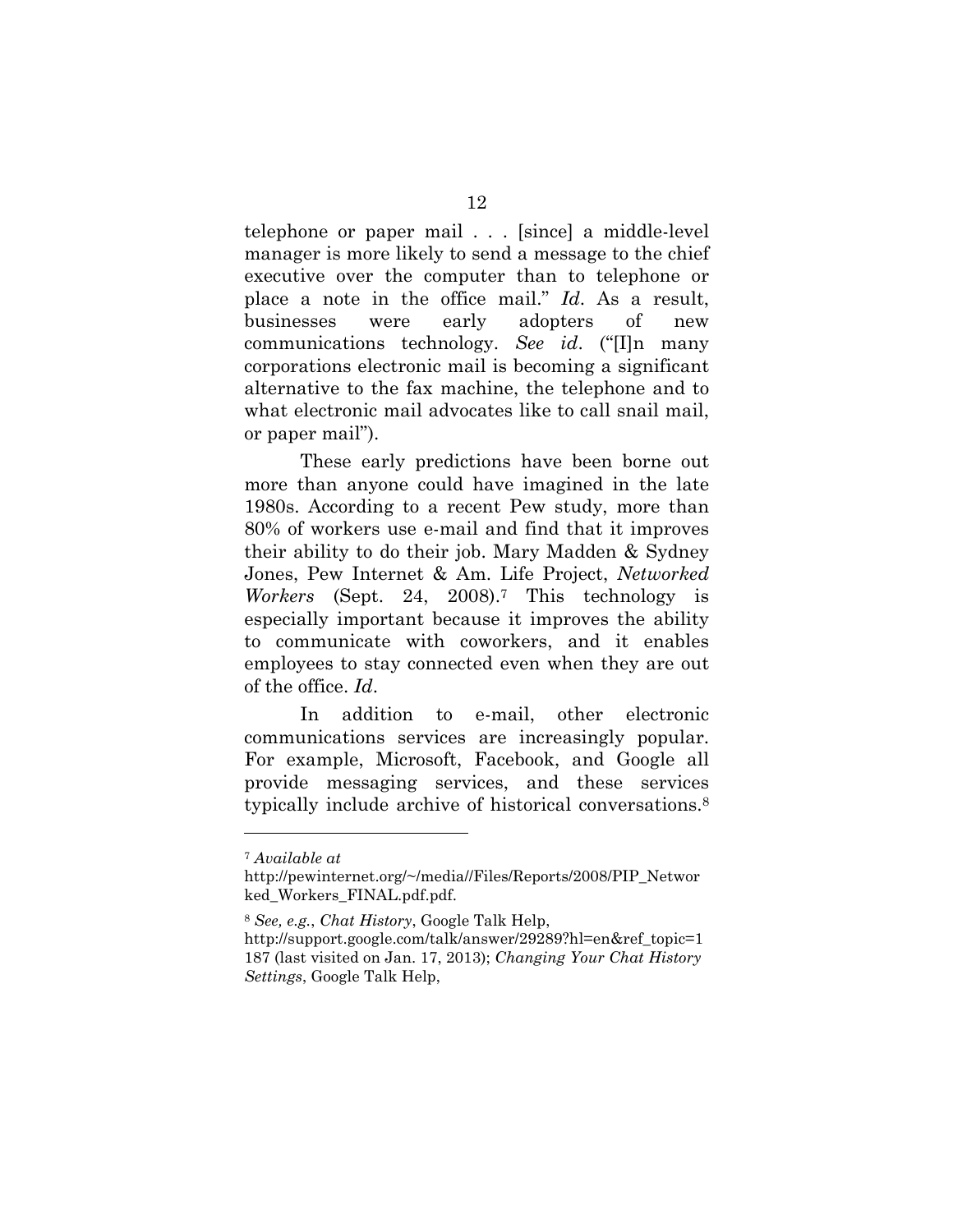This new mix of instant messaging and e-mail services provides users with a centralized repository of communications that they can access whenever and wherever they are. The increasing use of e-mail and other electronic messaging services underscores the need to clarify the privacy protections applicable to stored messages. Users are sending billions of messages each day, and the largest telecommunications companies in the United States are responsible for ensuring the privacy of their users' messages.

## *B. The Increased Use of Cloud-based Email Services Among Government, Businesses, Education Institutions, and Consumers Heightens the Need for Clarity*

As storage costs have decreased and users have embraced mobile devices, cloud-based email has become commonplace. The largest telecommunications providers, including Google and Microsoft, currently offer cloud-based communications services. These services are being widely adopted by universities, government agencies, and businesses. This case directly implicates the degree of legal protection afforded electronic messages maintained by these providers, and all users will be affected by the outcome.

 $\overline{a}$ 

http://support.google.com/chat//bin/answer.py?hl=en&answer=2 9290&rd=1 (last visited Jan. 17, 2013); *Basics*, Facebook Messaging Help,

https://www.facebook.com/help/336759363070078/ (last visited Jan. 17, 2013).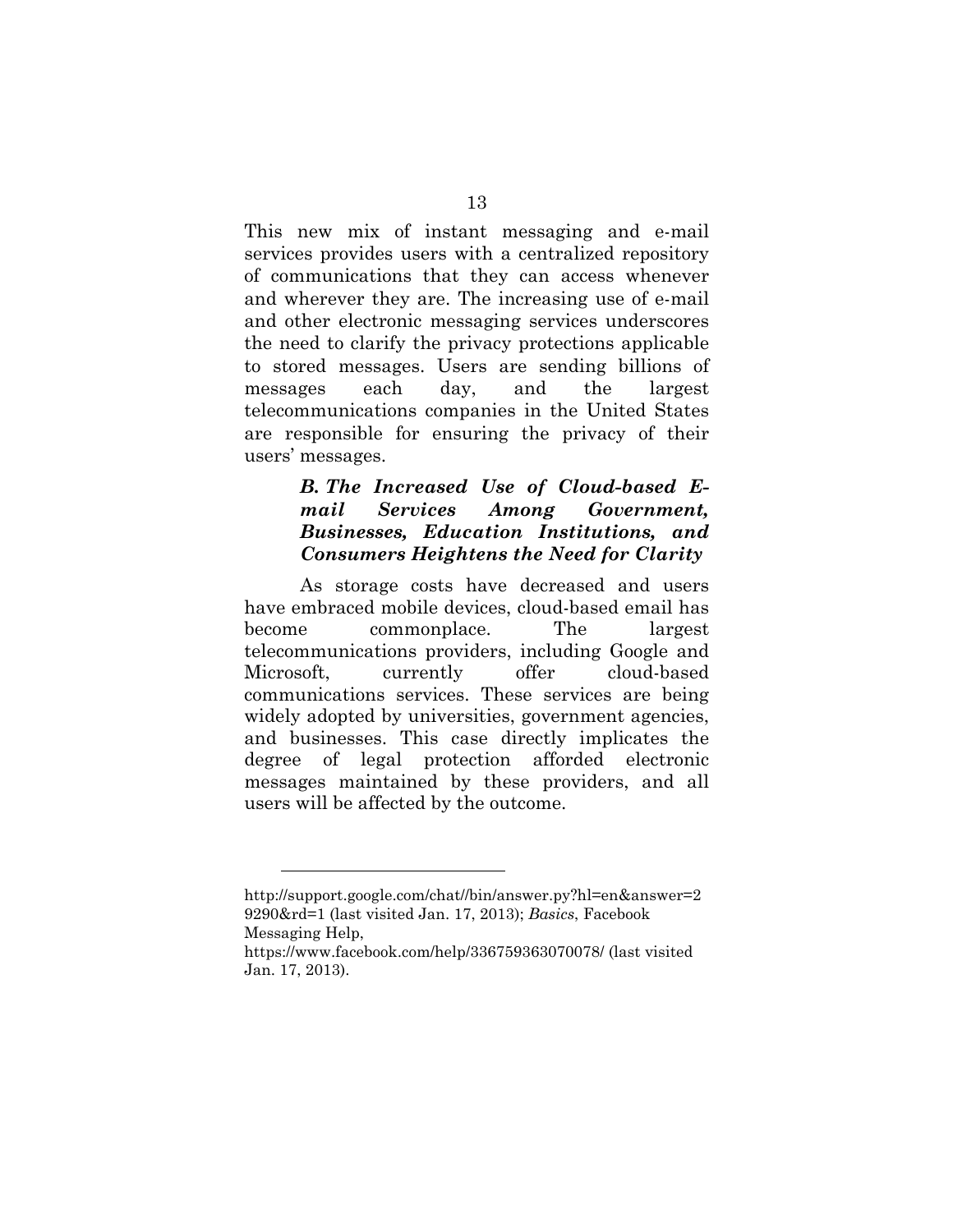Federal agencies have been using cloud-based systems since 2010. Steve Hoffman, U.S. Gen. Servs. Admin., No. 10694, *GSA Becomes First Federal Agency to Move Email to the Cloud Agencywide* (Dec. 1, 2010).9 Google's cloud-based service, Google Apps for Government, is currently used by government entities in 45 states. Sundar Pichai, *Chrome & Apps @ Google I/O: Your Web, Everywhere*, Google Official Blog (Jun. 28, 2012).10 Similarly, Microsoft Office 365 for Government has been adopted by federal, state, and local entities such as the City of Chicago, the Environmental Protection Agency, and the Federal Aviation Administration. *Microsoft 365 for Government*, Microsoft.11

The use of cloud-based services has grown rapidly in the business sector, especially for small entities. Small business spending on cloud technology increased by 41% from 2010 to 2011, and was projected to grow by another 25% in 2012. Cicely K. Dyson, *Can the Cloud Help Small Businesses*, Wall

<sup>9</sup> *Available at* http://www.gsa.gov/portal/content/208417.

<sup>10</sup> http://googleblog.blogspot.co.at/2012/06/chrome-apps-googleio-your-web.html.

<sup>11</sup>http://www.microsoft.com/industry/government/products/office/ 365/default.aspx (last visited Jan. 16, 2013). *see also* Angela Moscaritolo, *Chicago Moving Employee Email, Apps to Microsoft Cloud*, PC Magazine (Jan. 4, 2013),

http://www.pcmag.com/article2/0,2817,2413870,00.asp; Josh Henretig, *EPA Migrating to Microsoft Cloud*, Microsoft Green Blog (Oct. 31, 2012), http://blogs.msdn.com/b/microsoftgreen/archive/2012/10/31/epa-migrating-to-microsoft-cloud.aspx.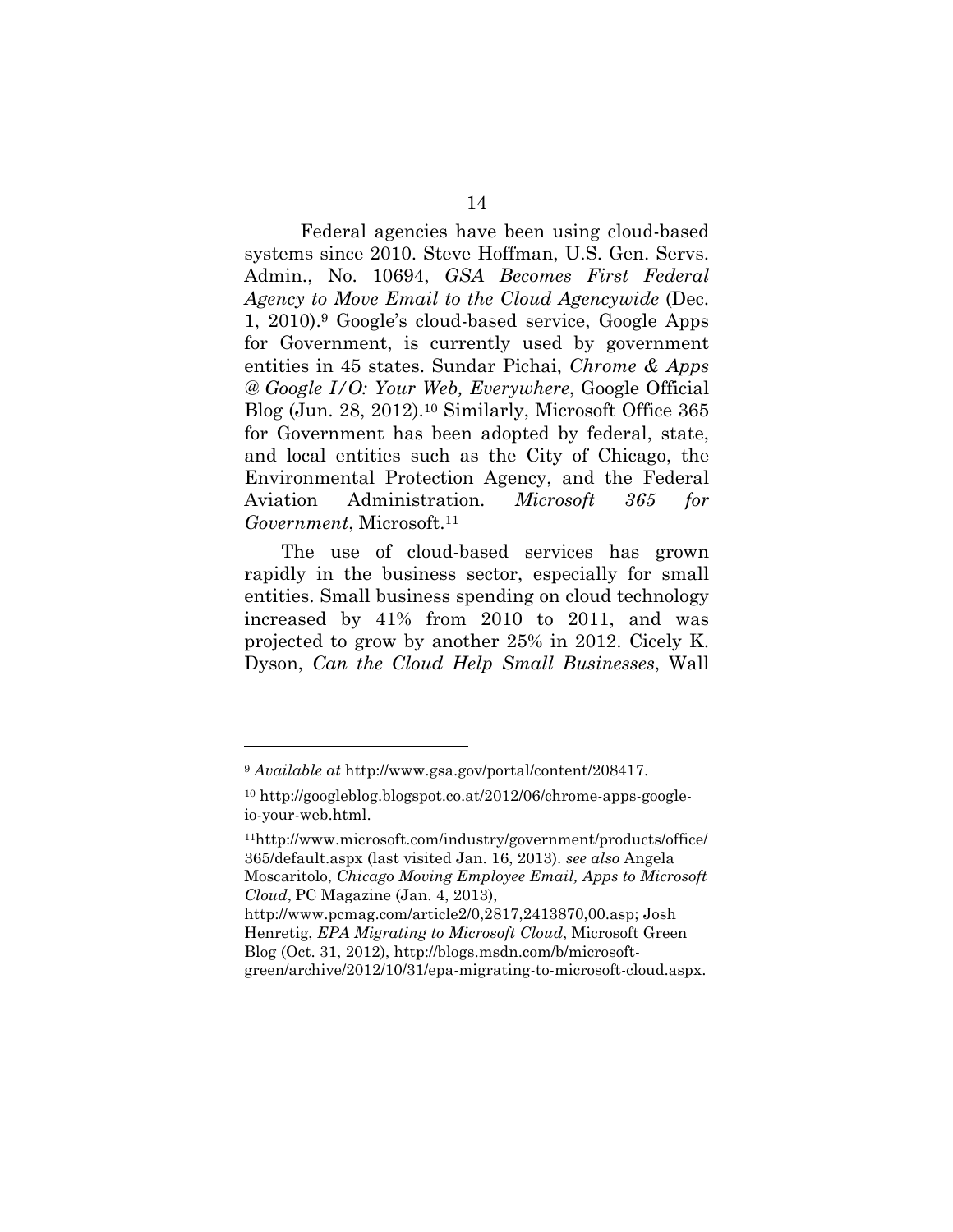Street Journal, Jan. 9, 2013.12 The amount of email activity generated by the business community is staggering: one survey estimated that the business users sent, on average, 41 email messages per day, and received 100 email messages per day. Quoc Hoang, The Radicati Group, Inc., *Survey: Corporate Email, 2011-2012*, at 1-3 (Sara Radicati ed., 2011).<sup>13</sup> As businesses increasingly adopt cloud-based services, this activity will migrate to the cloud as well.

One of the major advantages of cloud-based email is the nearly unlimited storage it provides for archived messages.14 As Yahoo! describes, "[y]ou never need to delete another email, unless you want to." *How Much Storage Space Do I Have in Yahoo!* 

 $\overline{a}$ 

14 Gmail offers 10.332 gigs (as of Jan. 14, 2013) of free storage for emails, and storage is constantly increasing. Users are encouraged to "archive" their messages rather than delete them so that they can access them in future. From the Google Help website: "[d]eleting unimportant mail is a great way to free up some of your storage, but with Gmail's free storage, you can probably keep those messages, too! If it's possible that you'll need a message or conversation in the future, we recommend archiving." *Archiving vs. Deleting*, Gmail Help, https://support.google.com/mail/bin/answer.py?hl=en&answer=3 2608&topic=1669015&ctx=topic (last visited Jan. 16, 2013). Outlook has "virtually unlimited storage" for free. *Compare Outlook.com*, Windows, http://windows.microsoft.com/en-US/windows/outlook-compare (last visited Jan. 16, 2013).

<sup>12</sup> *Available at*

http://online.wsj.com/article/SB100014241278873237067045782 30641145851624.html.

<sup>13</sup> *Available at* http://www.radicati.com/wp/wpcontent/uploads/2011/09/Survey-Corporate-Email-2011-2012- Executive-Summary.pdf.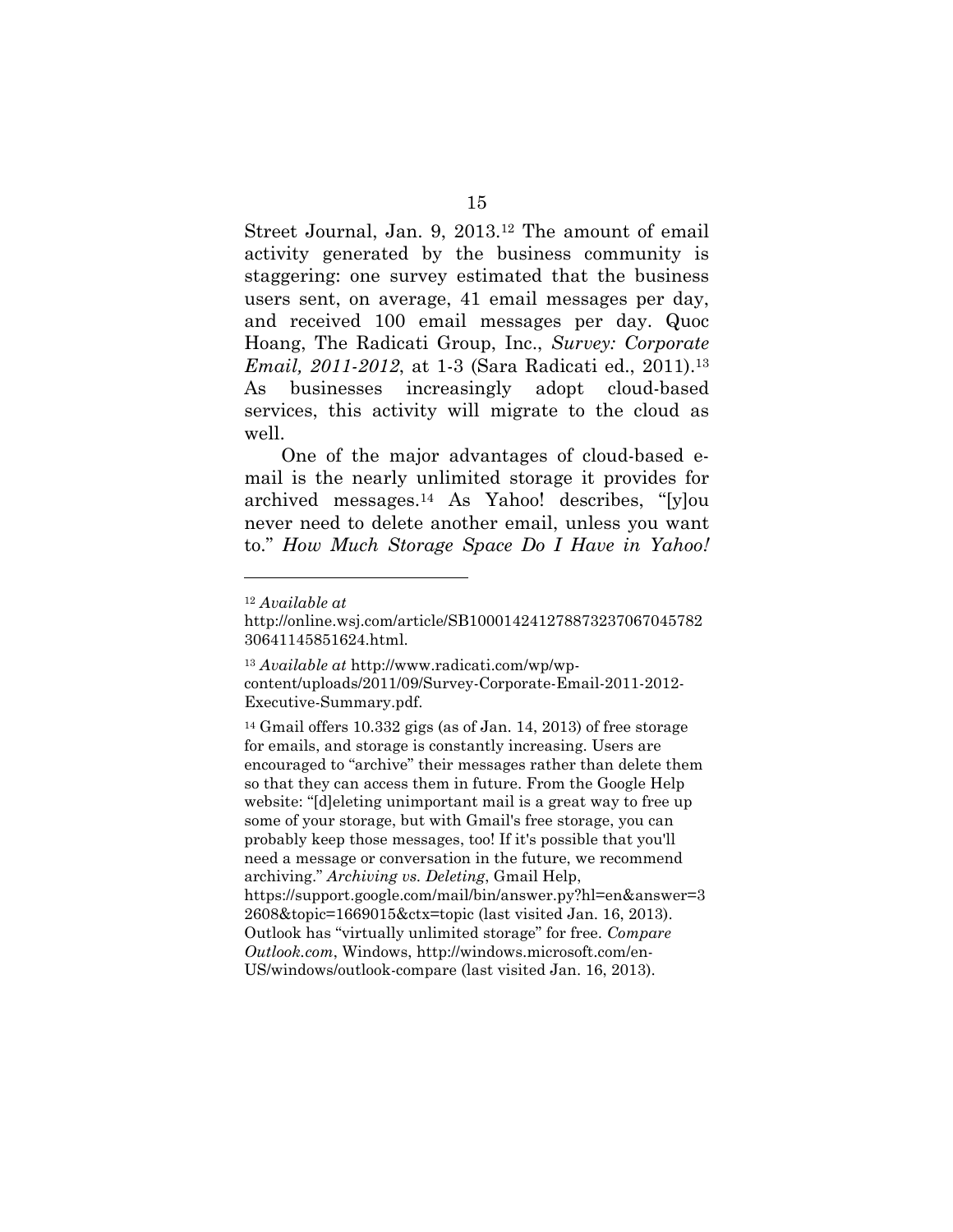*Mail?*, Yahoo! Help.<sup>15</sup> This is particularly relevant to the interpretation of protected "electronic storage" under ECPA. The three largest e-mail service providers all offer virtually unlimited storage and encourage users to retain messages rather than delete them. Indeed, these companies compete against each other to provide the most storage on the market.16 As a result, users no longer need to delete messages, and they are more likely to keep all email messages "just in case."17 A wealth of personal and private messages are now stored remotely in the cloud, and their protection depends on the interpretation of "electronic storage" under ECPA.

 $\overline{a}$ 

<sup>15</sup>http://help.yahoo.com/kb/index?page=content&y=PROD\_MAIL \_ML&locale=en\_US&id=SLN4702&pir=7HthGQlibUlfPalRk9tb OEXwzlWdqV6ynVEdNQ. (last visited Jan. 16, 2013).

<sup>16</sup> See *Compare Outlook.com*, Windows,

http://windows.microsoft.com/en-US/windows/outlook-compare (last visited Jan. 16, 2013), which compares Hotmail/Outlook to Gmail; Jim Hu, *Yahoo Boosts Free E-mail Storage to 100MB*, CNET News (May 13, 2004), http://news.cnet.com/2100-1032\_3- 5212262.html?tag=nefd.top, which also demonstrates how dramatically email storage has expanded in the past eight years; Jeremy Kirk, *Microsoft Trumps Google on Free E-mail Storage Limit*, InfoWorld (Aug. 14 2007),

http://www.infoworld.com/d/developer-world/microsoft-trumpsgoogle-free-e-mail-storage-limit-456.

<sup>17</sup> *See* Todd Yamasaki, The Radicati Group, Inc., *Information Archiving Market, 2012-2016* (Sara Radicati ed., 2012), *available at* http://www.radicati.com/wp/wpcontent/uploads/2012/07/Information-Archiving-Market-2012-

<sup>2016-</sup>Executive-Summary.pdf.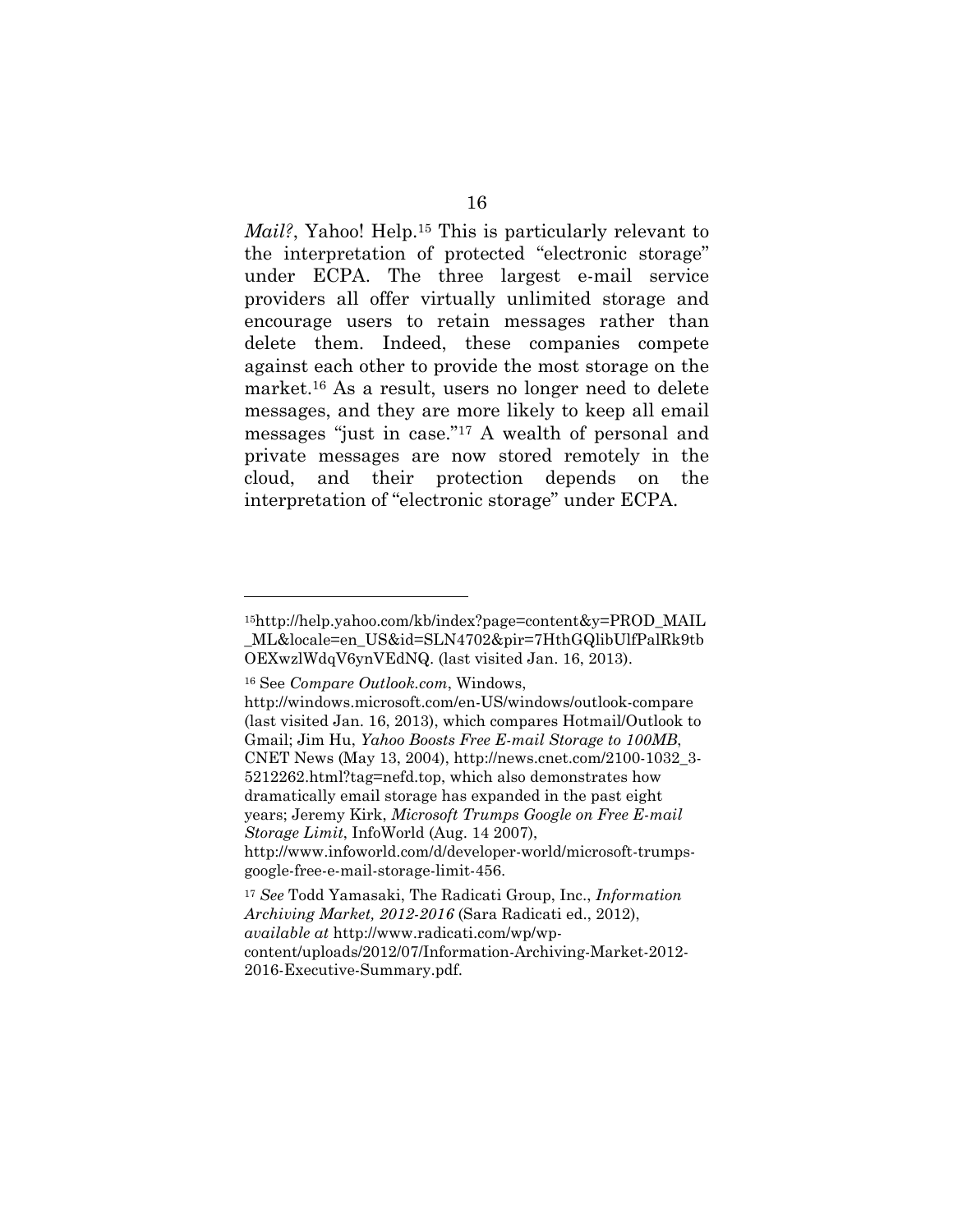## *C. All Service Providers Maintain Redundant Copies to Ensure Backup Protection, and the Decision Below Will Only Cause Harmful Confusion*

The decision below will cause real confusion for e-mail users, service providers, and legislators alike. This is especially evident in the court's confused analysis of the significance of redundant or "backup" copies. The justices disagreed over when a message is "stored for backup purposes" under Section 2510(17)(B) based on either (1) the user's decision to keep multiple copies, or (2) the service provider's creation or maintenance of a backup copy.18 This analysis entirely misunderstands the current state of data storage technology.

The most critical component of any electronic communications service is its message data. *See*  Microsoft, *High Availability and Site Resilience*  (2012).19 *See also* Sanjay Ghemawat et al., *The Google File System* (2003).20 It is especially important for cloud-based e-mail providers to ensure that stored messages will not be lost or unintentionally deleted. As a result, these providers have invested heavily in data center storage in order to ensure redundancy. For example, Google's goal is to provide their users with "zero-loss" of stored data in all circumstances.

 $\overline{a}$ 

<sup>18</sup> The justices also disagreed about the relevance of whether the message has been "delivered" or "opened" by the user. *See Jennings v. Jennings*, No. 27177, 2012 WL 4808545 (S.C. Oct.

<sup>10, 2012).</sup>

<sup>19</sup> http://technet.microsoft.com/en-us/library/dd638137.aspx (last modified Nov. 13, 2012).

<sup>20</sup> *Available at* http://research.google.com/archive/gfs.html.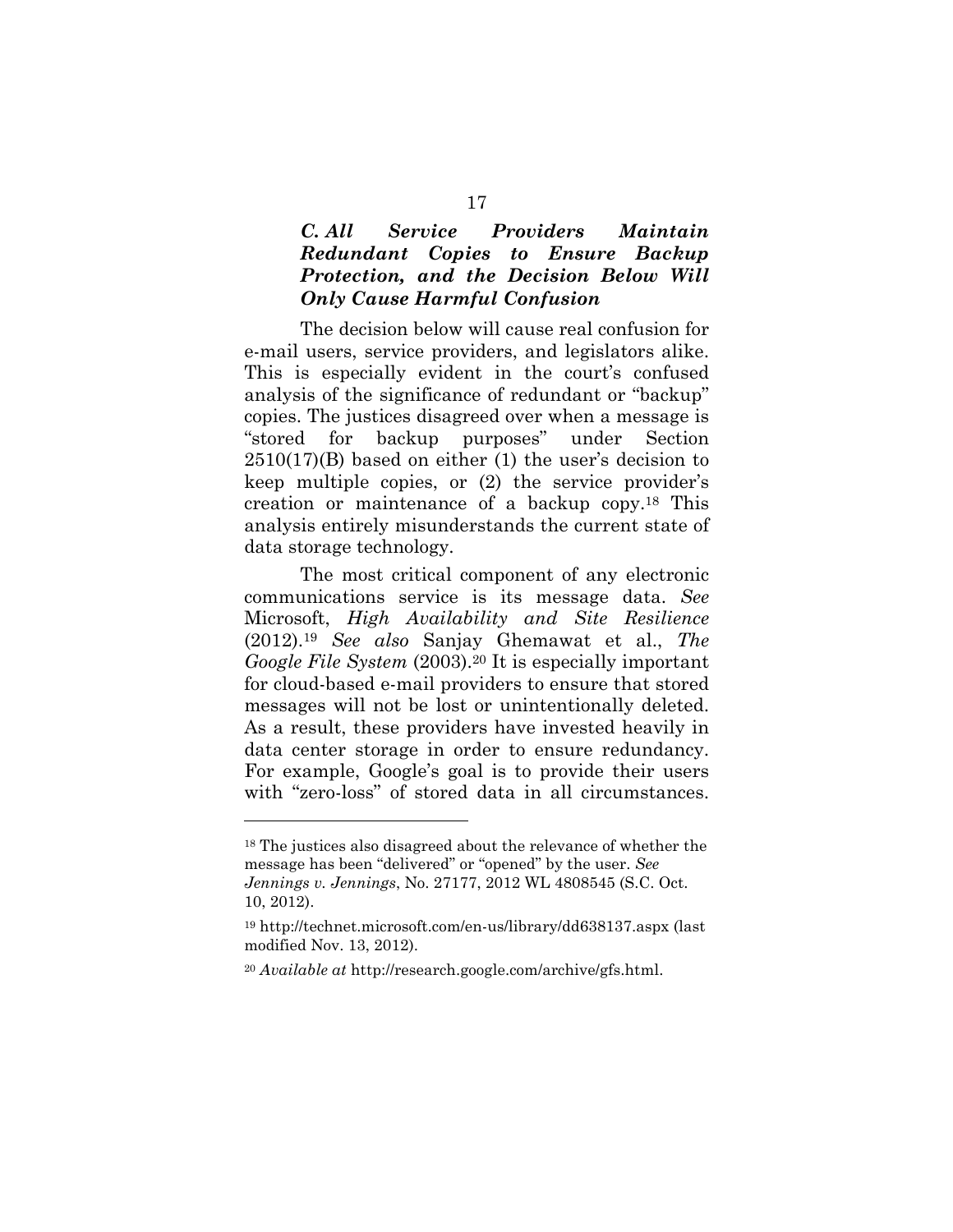*See* Rajen Sheth, Senior Product Manager, Google Apps, *Disaster Recovery by Google*, Google Enterprise Blog (Mar. 4, 2010).<sup>21</sup> Their solution involves the use of "live synchronous replication: every action you take in Gmail is simultaneously replicated in two data centers at once." *Id*. It would be inaccurate to characterize – as did the decision below, Pet. App. 7a – a message stored on such a server as the "only copy." *See* Orin Kerr, *South Carolina Supreme Court Creates Split with Ninth Circuit on Privacy in Stored E-mails – and Divides 2-2-1 on the Rationale*, Volokh Conspiracy (Oct. 10, 2012).22

One major innovation in data storage and security over the last decade has been the development of efficient and inexpensive methods for automatic storage and backup of critical data. *See generally* The Exchange Team, *Robert's Rules of Exchange: Storage Planning and Testing*, Technet (Jan. 7, 2011).23 These new systems rely on massive redundancy in order to create robust systems using inexpensive hardware. *Id*. For example, the Microsoft Exchange Server, used by many service providers,

<sup>21</sup> http://googleenterprise.blogspot.com/2010/03/disasterrecovery-by-google.html.

<sup>22</sup> http://www.volokh.com/2012/10/10/sourth-carolina-supremecourt-deepens-split-on-privacy-in-stored-e-mails-and-divides-2- 2-1-on-the-rationale/.

<sup>23</sup> http://blogs.technet.com/b/exchange/archive/2011/01/07/roberts-rules-of-exchange-storage-planning-and-testing.aspx. In particular, this article discusses the significance of new JBOD ("Just a Bunch of Disks") architectures. *Id*. The benefits of a JBOD system are redundancy and low cost. *See* Greyhole, http://www.greyhole.net/.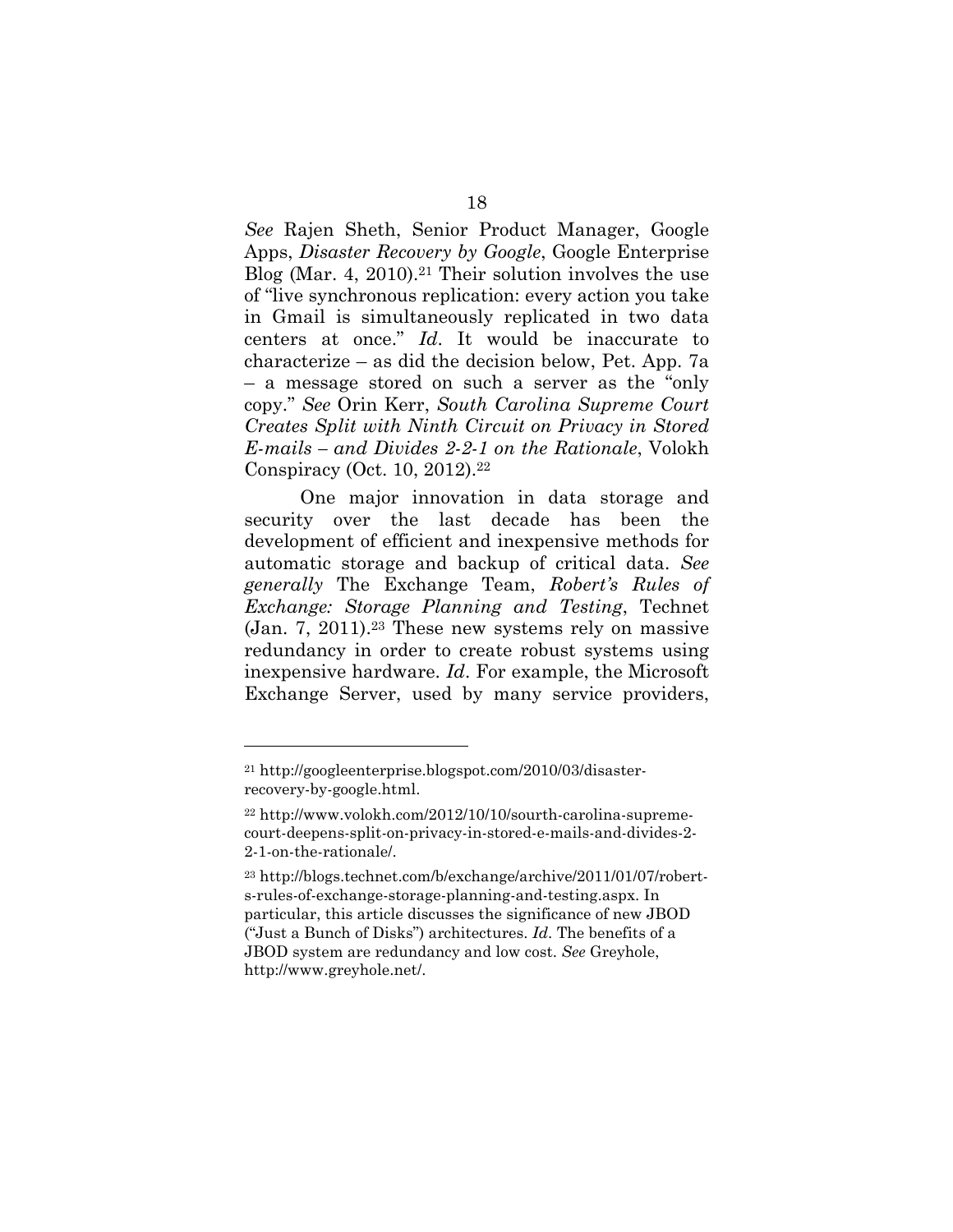enables the capability to store up to 16 copies of email data – though 2-6 copies are typical. *Id*.

For cloud providers and others using these redundant systems, it would be confusing to focus legal analysis on whether a particular copy is a "backup." In a redundant system, every copy is a backup, and in modern configurations each piece of data can be accessed through a different disk or pathway. *See* Sanjay Ghemawat et al, *The Google File System* at 4.3 (2003) (discussing a system designed to access data in "chunks" across a widely distributed network of inexpensive hard drives).<sup>24</sup> The user typically has no awareness of which server they are accessing at any given time, and with a redundant system traffic can be re-routed seamlessly.25

In simple terms, as Windows describes regarding their Hotmail service, providers have

> [M]ultiple servers and keep multiple copies of your data that are constantly

<sup>24 &</sup>quot;Chunk replicas are created for three reasons: chunk creation, re-replication, and rebalancing." Sanjay Ghemawat et al, *The Google File System* at 4.3 (2003).

<sup>25</sup> *See*, *e.g.*, Google, *Postini Services : Data Center Backup / Redundancy*,

http://www.google.com/support/enterprise/static/postini/docs/ad min/en/admin\_ee\_cu/arch\_secondary\_data.html#995217 (last visited Jan. 30, 2013). "During normal operations, the message security service filters and processes your email through a cluster of servers at its *primary data center*. . . . The secondary data center has the same capacity and capabilities of its primary counterpart. During a continuation event, your email traffic is directed to the secondary data center, and *there's no change to your email flow or level of protection*." *Id*.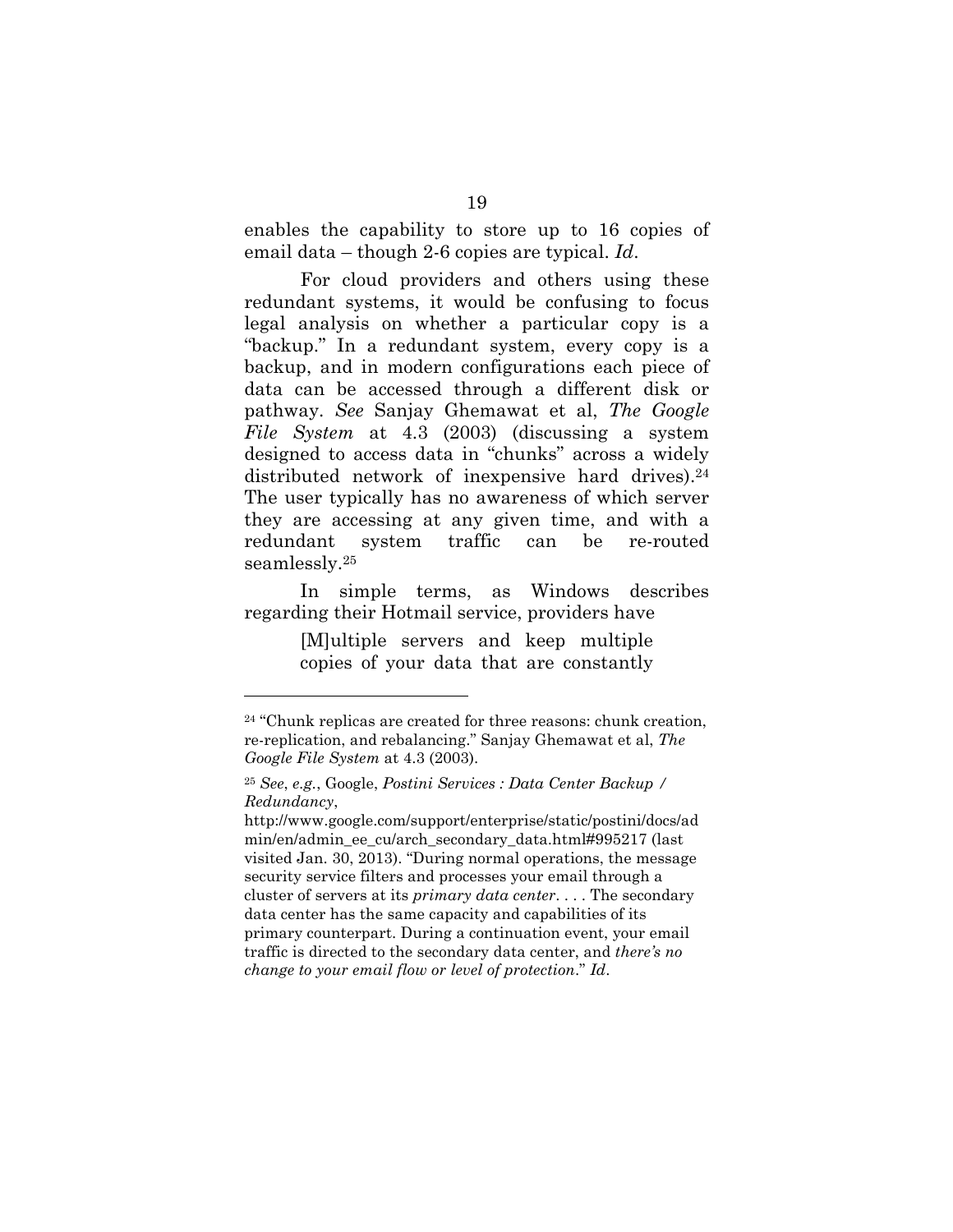synchronized. If one server has a failure, another one is ready to take over in seconds. All in all [they] keep four copies of your data on multiple drives and servers to minimize the chance of data loss due to a hardware failure.

Arthur de Haan, *A Peek Behind the Scenes at Hotmail*, Inside Windows Live (Dec. 22, 2009).26

#### II. **E-mail Privacy is a Necessary Element of Economic and Social Activities**

## *A. Privacy Enables Candid Interactions, Intimate Relationships, and Privileged Conversations*

Congress enacted ECPA to ensure that e-mails and other electronic communications were afforded the same degree of protections as traditional letters and telephone conversations. *See* S. Rep. No. 99-541, at 2-3 (1986). ("With the advent of computerized recordkeeping systems, Americans have lost the ability to lock away a great deal of personal and business information."). It would be difficult to overstate the importance of these privacy protections, but it is worth revisiting their underlying value.

The protection of private and anonymous speech has been a constant priority throughout American history, and has played a "central role" in promoting free speech. Jeffrey Rosen, *The Unwanted Gaze* 168-67 (2000). Privacy allows us to construct and maintain intimacy, avoid undue embarrassment,

<sup>26</sup>http://blogs.windows.com/windows\_live/b/windowslive/archive/ 2009/12/22/a-peek-behind-the-scenes-at-hotmail.aspx.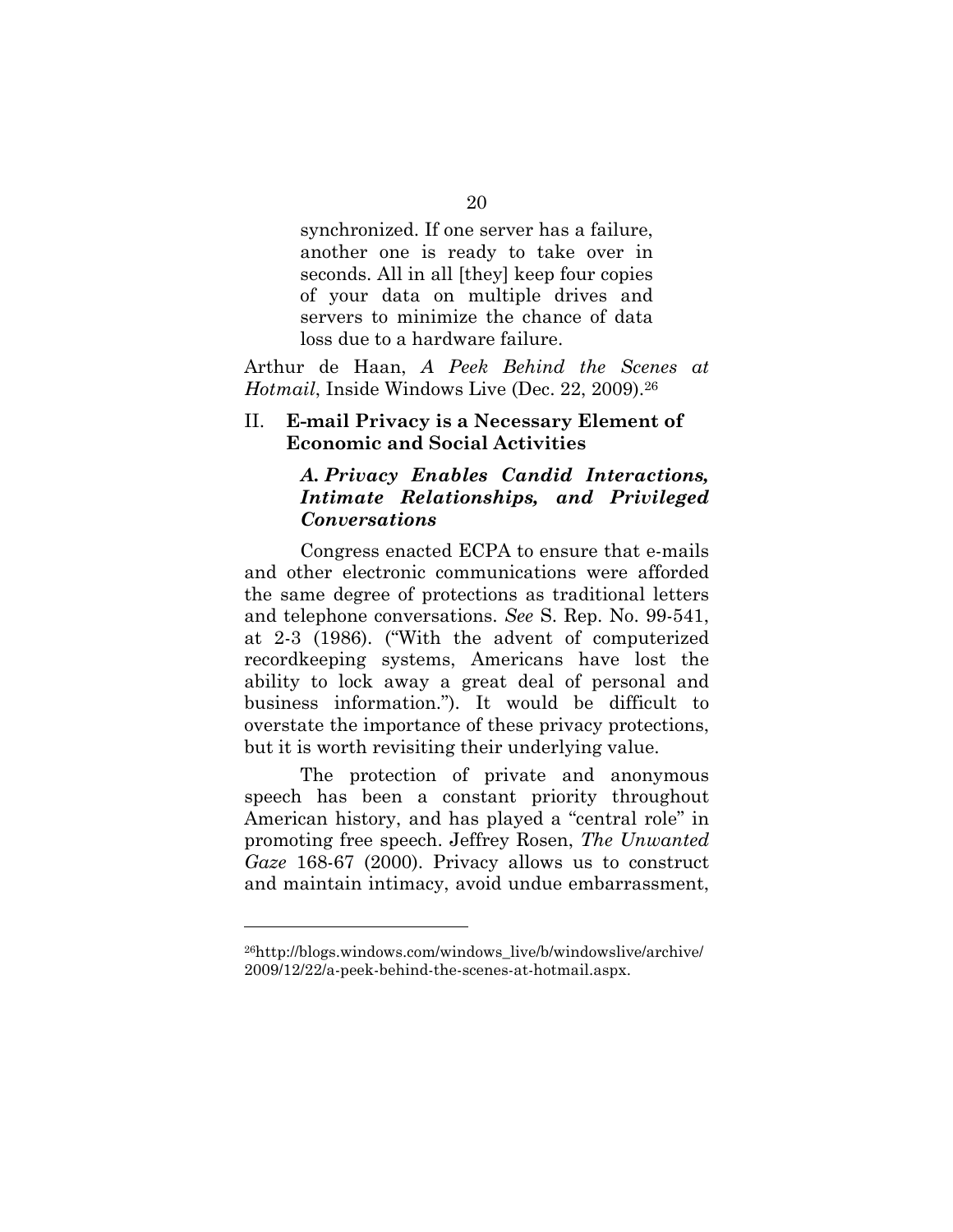and prevent misuse of our personal information. *See*  Jerry Kang, *Information Privacy in Cyberspace Transactions*, 50 Stan. L. Rev. 1193, 1212-17 (1998) (outlining core privacy values).

Protecting the privacy of conversations promotes the easy exchange of ideas without the need to focus on unnecessary formality. As Judge Posner noted, this linguistic economy could not exist without privacy. "The rise of privacy has facilitated private conversation and thereby enabled us to economize on communication – to speak with a brevity and informality apparently rare among primitive peoples. This valuable economy of communication would be undermined by allowing eavesdropping." Richard Posner, *An Economic Theory of Privacy*, Reg. 19, 23 (May/June 1978).

Our hurried and unedited thoughts, as captured in private electronic communications, present an easy target for misuse and misunderstanding out of context. This results from the fact that "[e]-mail combines the intimacy of the telephone with the retrievability of a letter. . . . Because e-mails are often dashed off quickly and sent immediately, without the opportunity for second thoughts that ordinary mail provides, they may, when wrenched out of context, provide an inaccurate window on someone's emotions at any particular moment." Jeffrey Rosen, *The Unwanted Gaze* 75 (2000). The monitoring of private e-mail messages "threatens to subvert the Internet's greatest strength, which is to increase privacy and free expression by giving individuals more autonomy to decide how much of themselves to disclose to others." *Id*. at 90.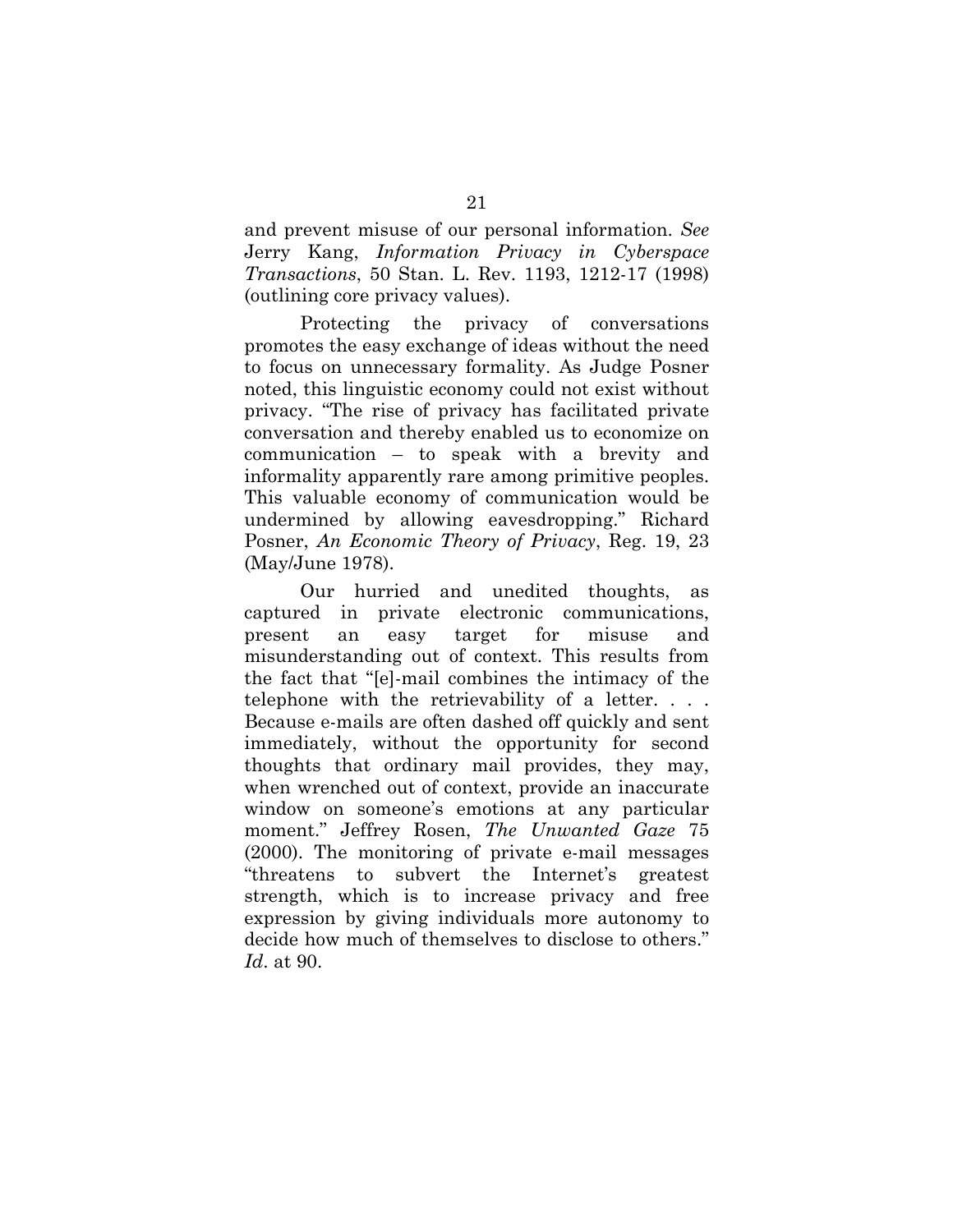It is essential to protect electronic messages because our digital economy cannot function without secure communications. "Security of electronic communication is as essential in this environment as security of transportation and storage have been to businesses throughout history. The communication system must ensure that orders for goods and services are genuine, guarantee that payments are credited to the proper accounts, and protect the privacy of business plans and personal information." Whitfield Diffie & Susan Landau, *Privacy On The Line* 5 (2007).

Protecting the privacy of our communications is also necessary to preserve our democratic process. "Change often begins most tentatively, and political discussion often starts in private. Journalists need to operate in private when cultivating sources. Attorneys cannot properly defend their clients if their communications are not privileged." Diffie at 170.

Many of our most personal experiences now involve digital exchanges, but "[t]houghts and values still develop in the age-old traditions of talk, reflection, and argument" that require trust and privacy. *Id*. at 171. If our privacy laws cannot protect the content of our communications then they do not promote our core values because "confidentiality – and the perception of confidentiality – are as necessary for the soul of mankind as bread is for the body." *Id*.

## *B. The Significance of E-mail Privacy Was Vividly Demonstrated After the Recent Resignation of the CIA Director*

Privacy is such an essential component of digital interactions that users remain largely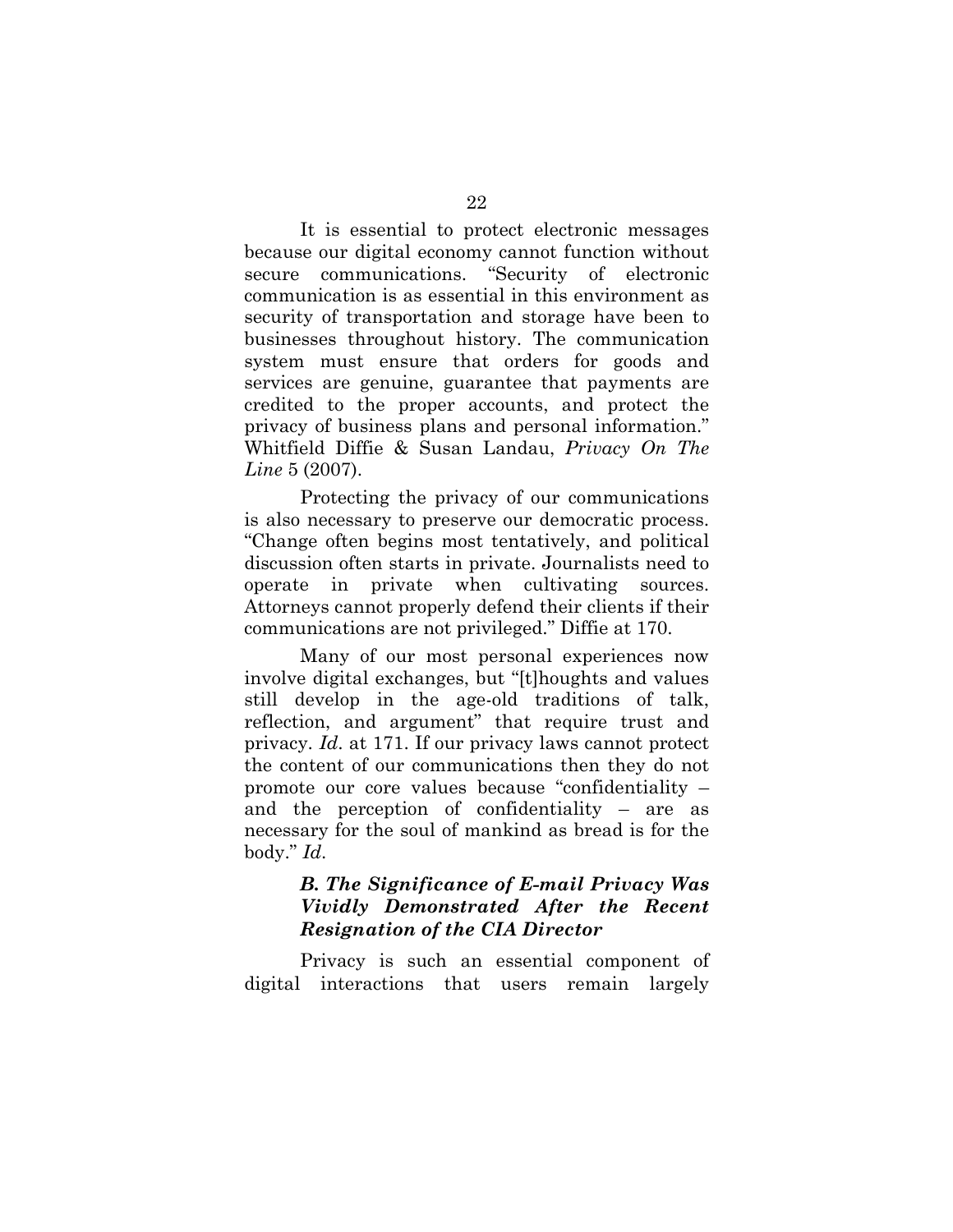unaware of risks to exposure of their private communications. They assume, rightfully so, that there are legal and technical protections in place to prevent unauthorized access to and disclosure of their private affairs. However, the recent scandal surrounding former CIA Director David Patraeus vividly demonstrates the collateral damage caused by exposure of private conversations.

In November 2012, CIA Director David Petraeus resigned after an FBI investigation revealed the existence of his extramarital affair. Michael D. Shear, *Petraeus Resigns at C.I.A.: F.B.I. Discovered an Affair*, N.Y. Times, Nov. 10, 2012, at A1.27 The FBI investigation that led to the Director's downfall resulted in the damaging disclosure of the contents of private e-mails from at least four individuals involved: Petraeus himself, his biographer Paula Broadwell, Florida resident Jill Kelley, and General John Allen, the top U.S. commander in Afghanistan. The FBI began the investigation in response to a complaint by Ms. Kelley, who received several anonymous, harassing emails. Scott Shane & Eric Schmitt, *Author's E-Mails to a Third Party Led to Petraeus*, N.Y. Times, Nov. 11, 2012, at A1.28 The FBI determined that the emails had been sent by Ms. Broadwell, which then led the agency to Mr. Petraeus. *Id.* These and other private e-mails were

<sup>27</sup> https://www.nytimes.com/2012/11/10/us/citing-affair-petraeusresigns-as-cia-

director.html?pagewanted=all&pagewanted=print.

<sup>28</sup>*Available at* https://www.nytimes.com/2012/11/11/us/fbi-saidto-have-stumbled-into-news-of-david-petraeus-affair.html.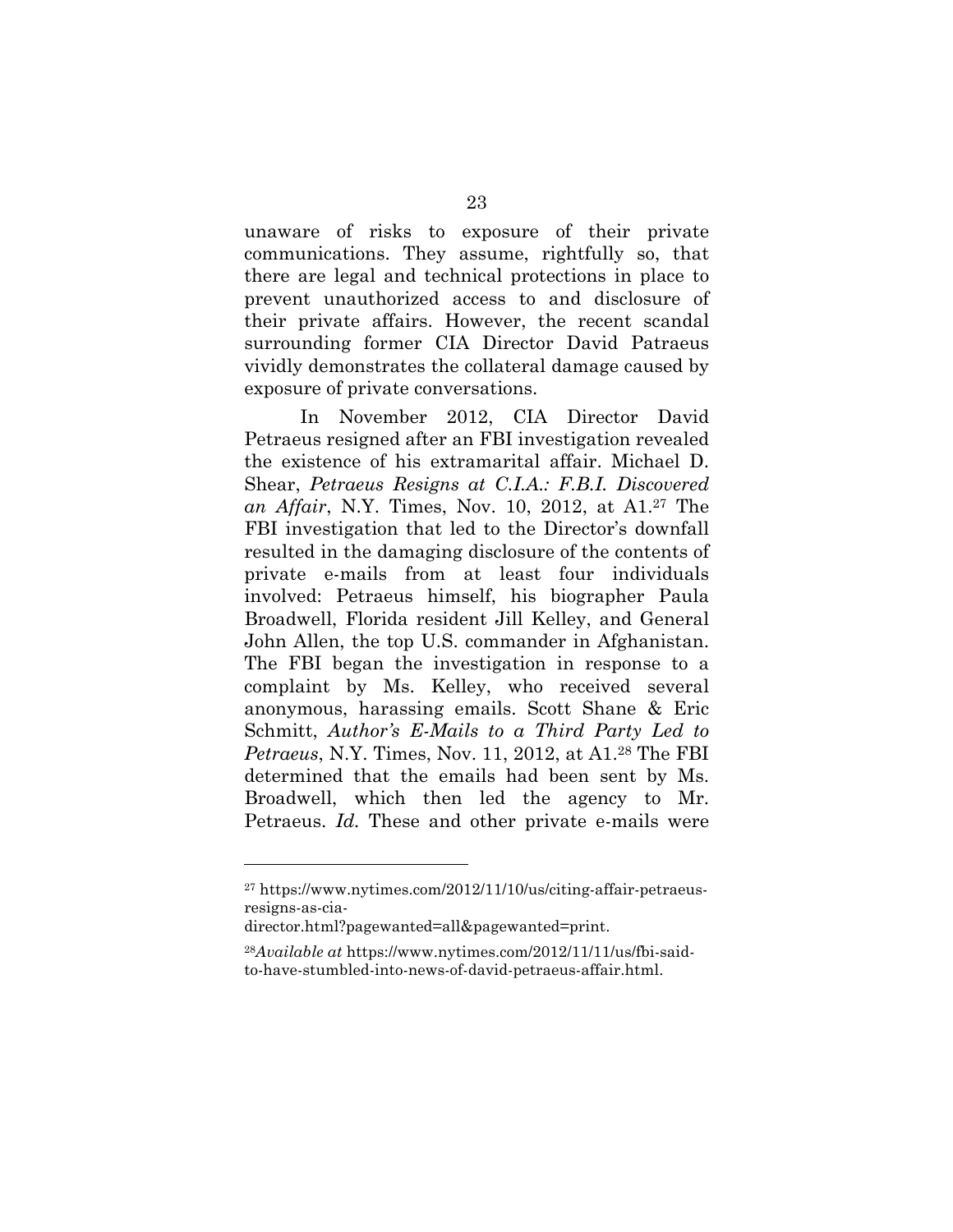accessed by federal investigators, presumably pursuant to the ECPA, and their contents were later disclosed to various news organizations.

Importantly, these messages were unrelated to any crime. The thin basis on which the original investigation was launched and the apparent lack of criminal conduct did not, of course, prevent law enforcement from gaining access to a large volume of private messages. Nor did it prevent the parties involved from suffering substantial embarrassment and economic loss as the contents of their private emails were accessed and publicized.

This type of unauthorized disclosure cannot be properly addressed without clarifying the application of the ECPA to stored e-mails. The Petraeus scandal sensitized the press and public to the problem of unauthorized access to email and the weakness of the current legal regime. The New York Times, for example, asked "[i]f David H. Petraeus couldn't keep his affair from prying eyes as director of the Central Intelligence Agency, then how is the average American to keep a secret?" Nicole Perlroth, *Trying to Keep Your E-Mails Secret When the C.I.A. Chief Couldn't*, N.Y. Times, Nov. 17, 2012, at B1.29 Given the increased use of cloud-based email services, it is critical to understand what statutory provisions apply to these electronic communications.

<sup>29</sup> *Available at* 

https://www.nytimes.com/2012/11/17/technology/trying-to-keepyour-e-mails-secret-when-the-cia-chiefcouldnt.html?pagewanted=all.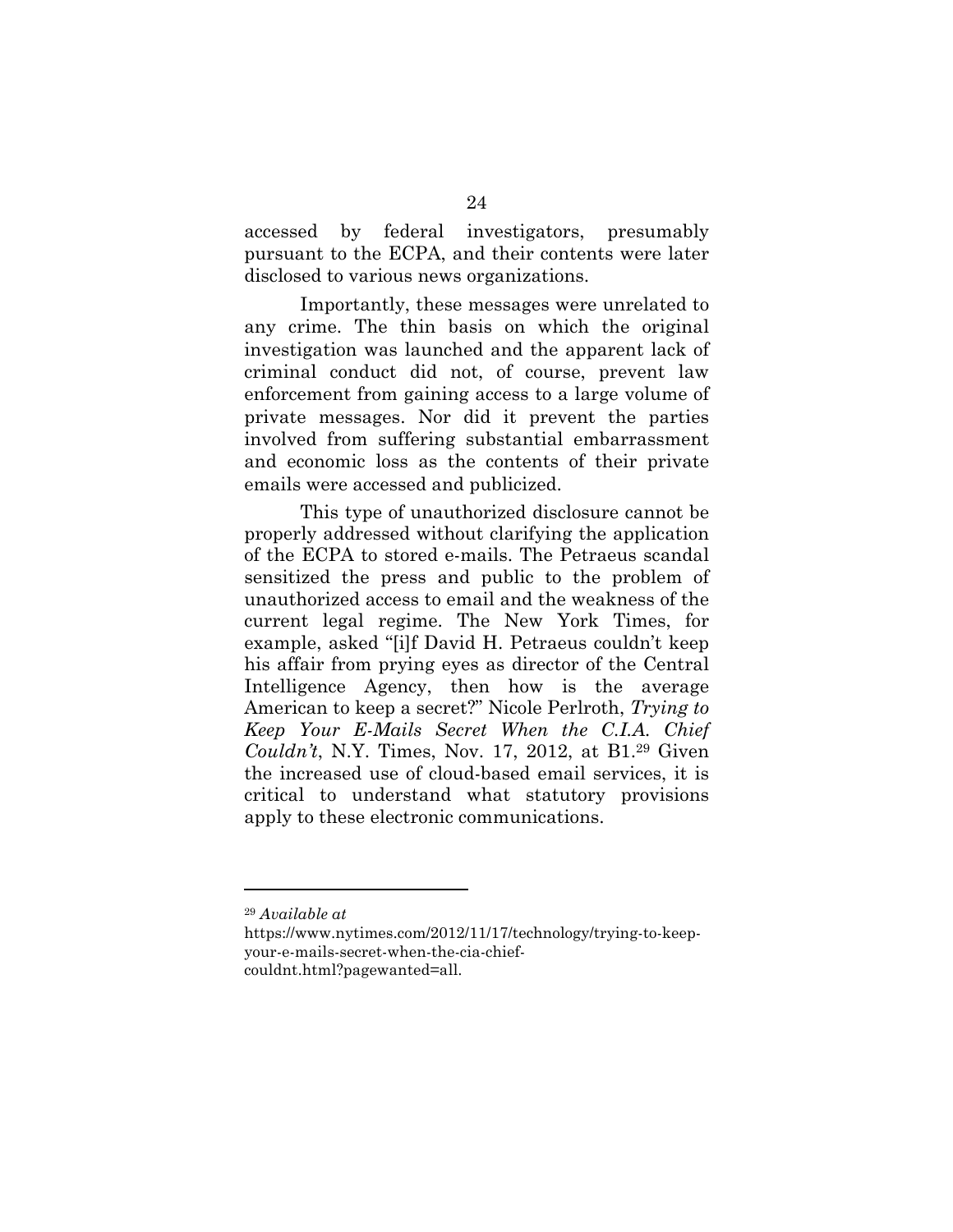## *C. E-mail Systems Face Persistent Threats from Criminals Attempting to Gain Unauthorized Access*

The type of unauthorized access to e-mail present in this case is neither unusual nor insignificant. Indeed, the security firm Sophos identified cloud-based services as an emerging problem in its 2013 report. Sophos, *Security Threat Report 2013: New Platforms and Changing Threats*, at 4 (2013). Similarly, Symantec's most recent assessment found "the number of daily targeted attacks increasing from 77 per day to 82 per day" and that attackers had broadened the focus of their attacks to include small companies in addition to the public sector and government. Symantec, *Internet Security Threat Report, Volume 17* (2012). And the National Institute for Standards and Technology wrote that cloud computing presented "formidable" security challenges and that many of its beneficial features "can also be at odds with traditional security models and controls." Wayne Jansen & Timothy Grance, Nat'l Inst. of Standards & Tech., U.S. Dep't of Commerce, Special Pub. No. 800-144, *Guidelines on Security and Privacy in Public Cloud Computing* vi (2011).30

The criminal hack of Wired Magazine senior writer Mat Honan provides a devastating example of the damage that unauthorized access can produce. In August 2012, hackers were able to gain access to his Apple ID account and use the information contained

<sup>30</sup> *Available at* 

http://www.nist.gov/customcf/get\_pdf.cfm?pub\_id=909494.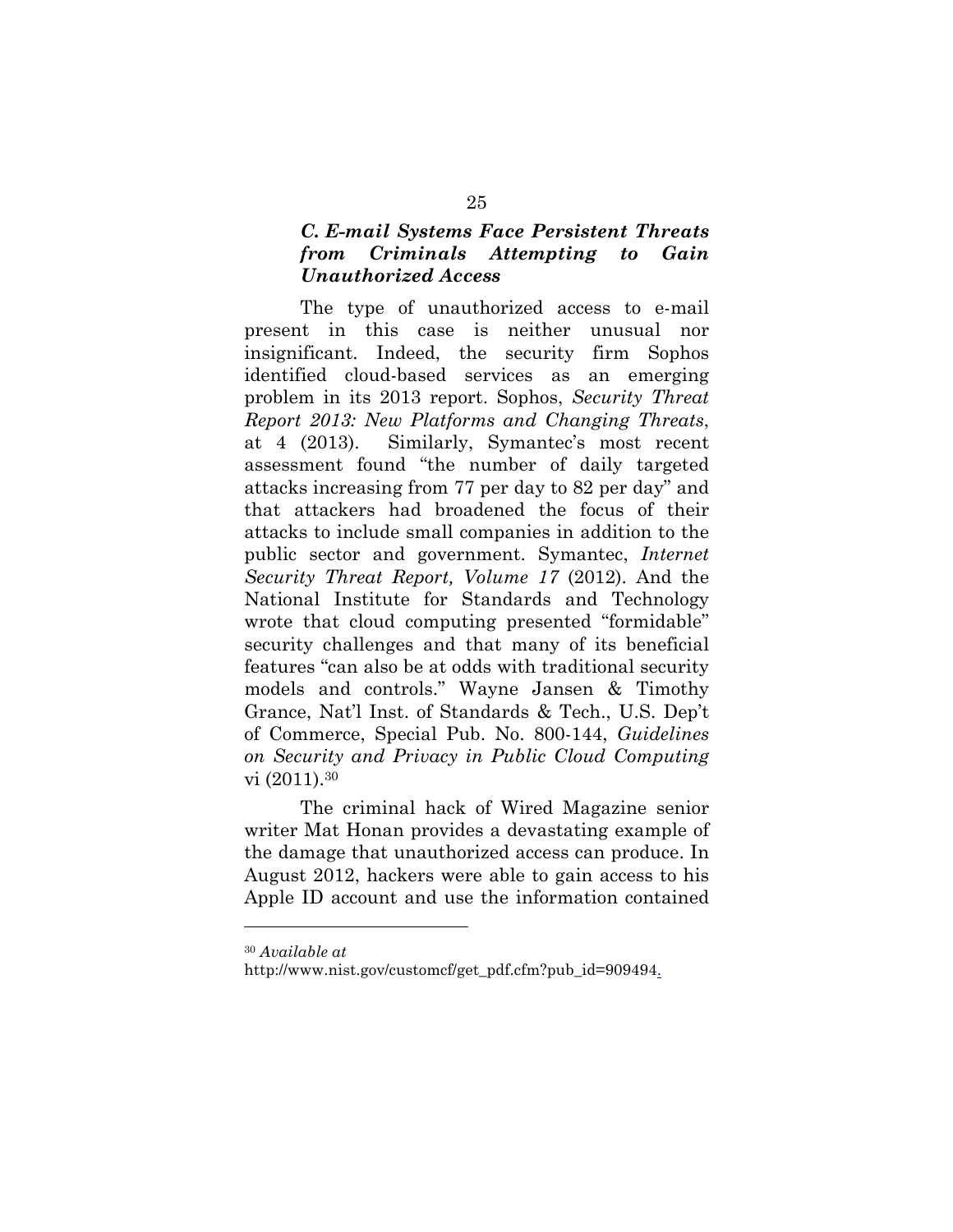therein to subsequently access his Google and Twitter accounts, and to remotely erase the data stored on his iPhone, iPad, and MacBook. Mat Honan, *How Apple and Amazon Security Flaws Led to My EPIC Hacking*, Wired (Aug. 8, 2012).31 Honan realized that the only information needed to start the chain of digital break-ins was an e-mail address, a billing address, and the last four digits of a credit card on file. *Id.* When Honan managed to confront the hacker responsible for the attack, the hacker confirmed the ease with which cloud-based accounts could be accessed: "You honestly can get into any email associated with apple." *Id.*

More recently, the New York Times revealed that it had been waging a four-month battle against Chinese hackers that had infiltrated its computer systems. Nicole Perlroth, *Hackers in China Attacked The Times for Last 4 Months*, N.Y. Times, Jan. 30, 2013, at A1.32 E-mail was central to the success of the infiltration, as the Times' security investigators suspect that the hackers used a "spear-phishing" attack, sending e-mails with malicious code that installs remote access tools when the recipient clicks on a link in the e-mail or downloads an attachment. *Id.* The Chief Security Officer at the Times said that e-mail was now the preferred method of breaching computers: "Attackers no longer go after our firewall.

<sup>31</sup> http://www.wired.com/gadgetlab/2012/08/apple-amazon-mathonan-hacking/all/.

<sup>32</sup> *Available at* 

https://www.nytimes.com/2013/01/31/technology/chinesehackers-infiltrate-new-york-times-

computers.html?hp&pagewanted=all& r=0.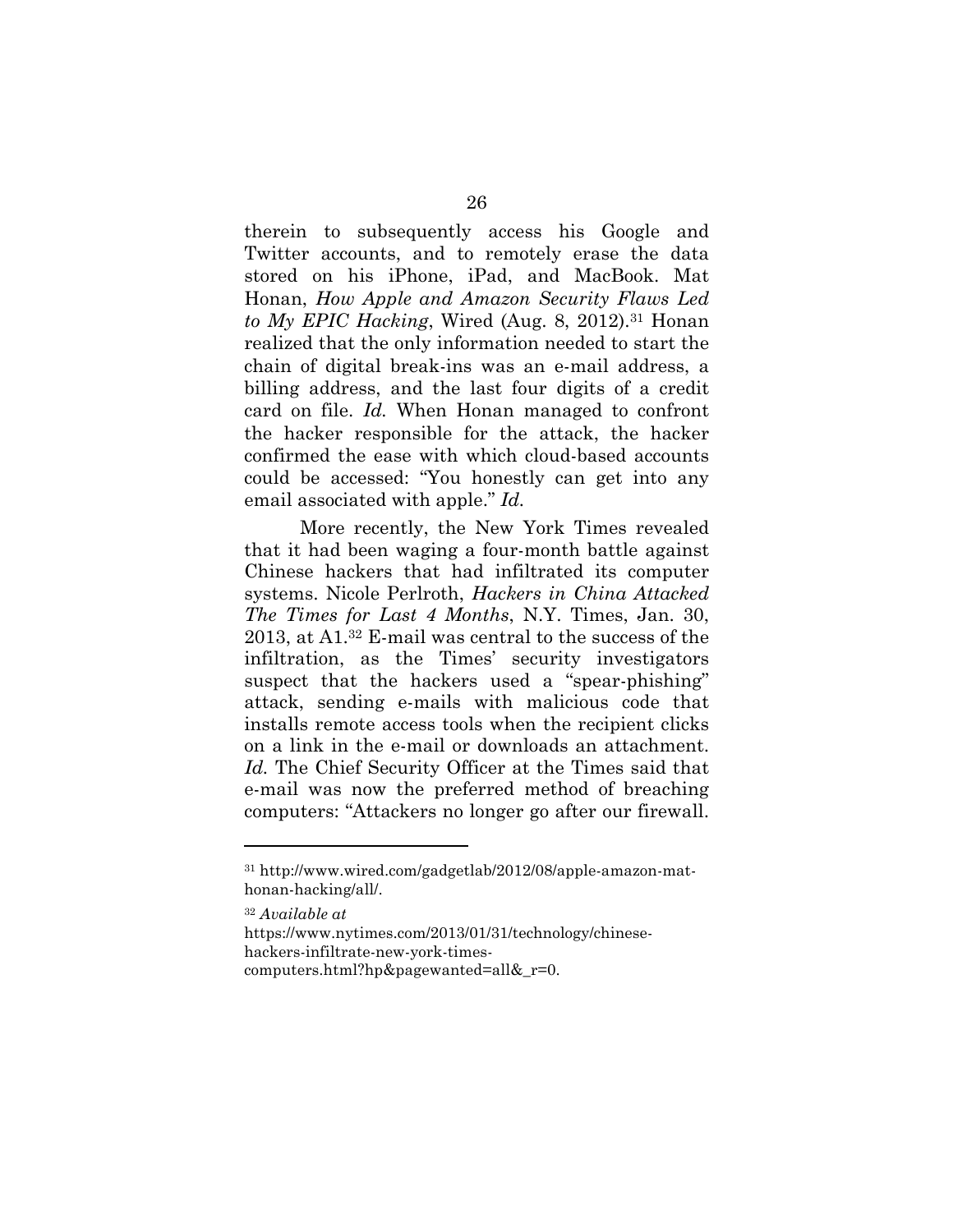They go after individuals. They send a malicious piece of code to your e-mail account and you're opening it and letting them in." *Id.*

## III. **The Court Should Remedy This Key Ambiguity Where Congress Has Left the Statutory Language Untouched for More Than Twenty Years**

Perhaps aware that its decision would frustrate the public's expectations regarding email privacy, the Supreme Court of South Carolina guarded its opinion by invoking traditional principles of judicial deference. "The SCA is ill-fitted to address many modern day issues," Chief Justice Toal wrote in a concurring opinion, "but it is this Court's duty to interpret, not legislate." *Jennings v. Jennings*, No. 27177, 2012 WL 4808545 at \*7 (S.C. Oct. 10, 2012). *Amici* agree with the wisdom of this insight but disagree with its application in this instance.

The Stored Communications Act was passed in 1986 as part of the ECPA, long before e-mail was the widespread phenomenon it is today. But almost immediately, commentators recognized the growing importance of the statute as email use became more widespread. *See* Russell S. Burnside, *The Electronic Communications Privacy Act of 1986: The Challenge of Applying Ambiguous Statutory Language to Intricate Telecommunication Technologies*, 13 Rutgers Computer & Tech. L.J. 451, 516-17 (1987) (lamenting "the 1986 Act's circumscription of legal protections for electronic communications, E-Mail, and remote computer services . . ."). The drumbeat for reform continued over the ensuing decades, particularly in response to various judicial interpretations. *See, e.g.*, Gregory L. Brown, *Steve*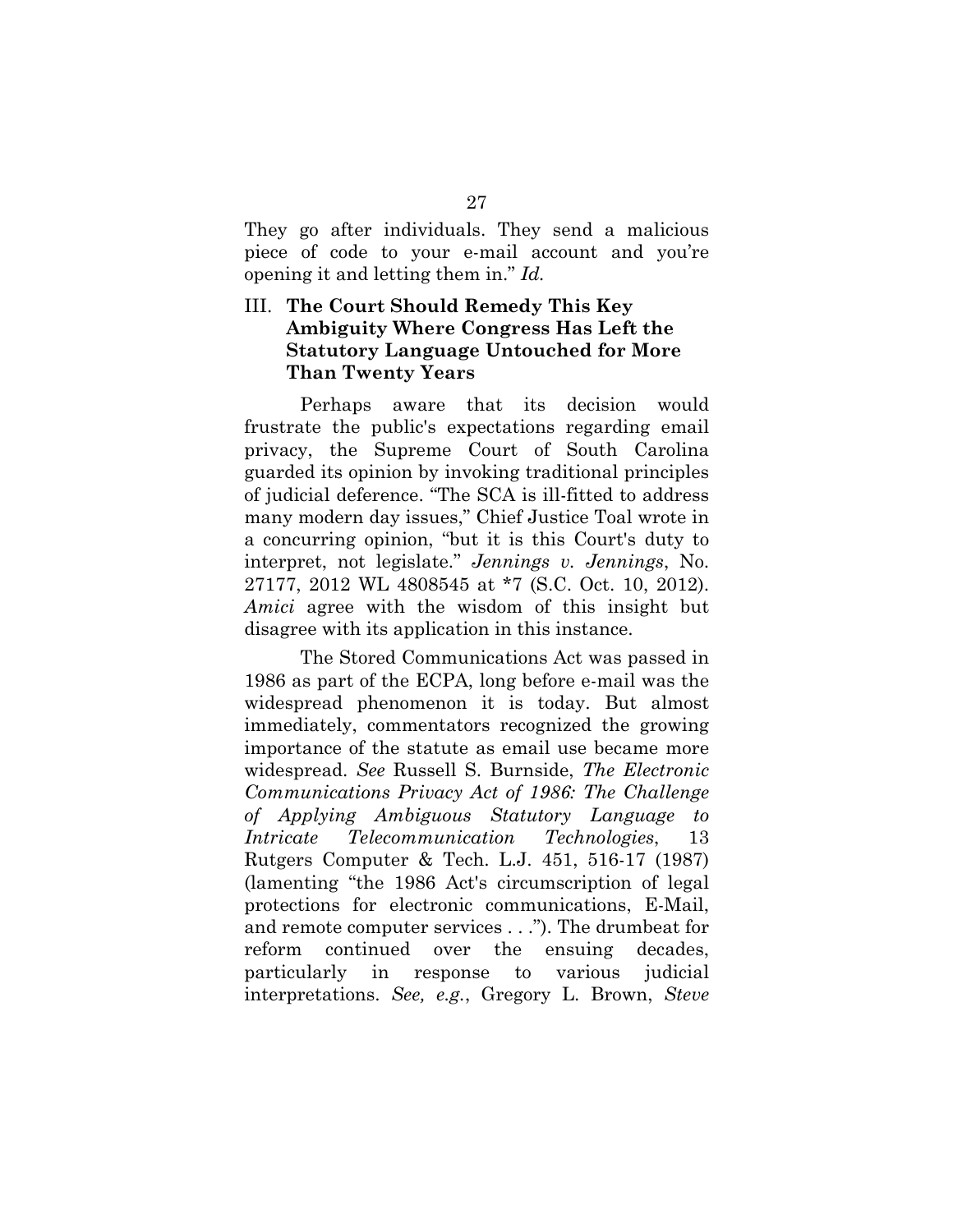*Jackson Games, Inc. v. United States Secret Service: Seizure of Stored Electronic Mail Is Not an "Interception" Under the Federal Wiretap Act*, 69 Tul. L. Rev. 1381, 1390-91 (1995) (discussing a decision by the Fifth Circuit on the meaning of the term "intercept" and calling for congressional reform); Katherine A. Oyama, *E-Mail Privacy After United States v. Councilman: Legislative Options for Amending ECPA*, 21 Berkeley Tech. L.J. 499, 501 (2006) ("[I]t is imperative that Congress amend ECPA and close the gap in privacy safeguards for email highlighted in *Councilman*.").

Despite the growth of e-mail and an increased focus on the importance of ECPA protections, over the last twenty years Congress has not passed even modest ECPA reforms.33 The Court should resolve the interpretive ambiguity presented by the decision below. Just this week the California Supreme Court, in considering a state privacy statute, held:

> Fidelity to legislative intent does not "make it impossible to apply a legal text to technologies that did not exist when the text was created . . . . Drafters of every era know that technological advances will proceed apace and that the rules they create will one day apply to all sorts of circumstances they could not possibly envision." (Scalia & Garner,

<sup>33</sup> *See*, *e.g.*, S. Rep. No. 112-283 (2012) (containing a proposed amendment that would have eliminated the "180-day rule" under the SCA but would not have changed the definition of "electronic storage").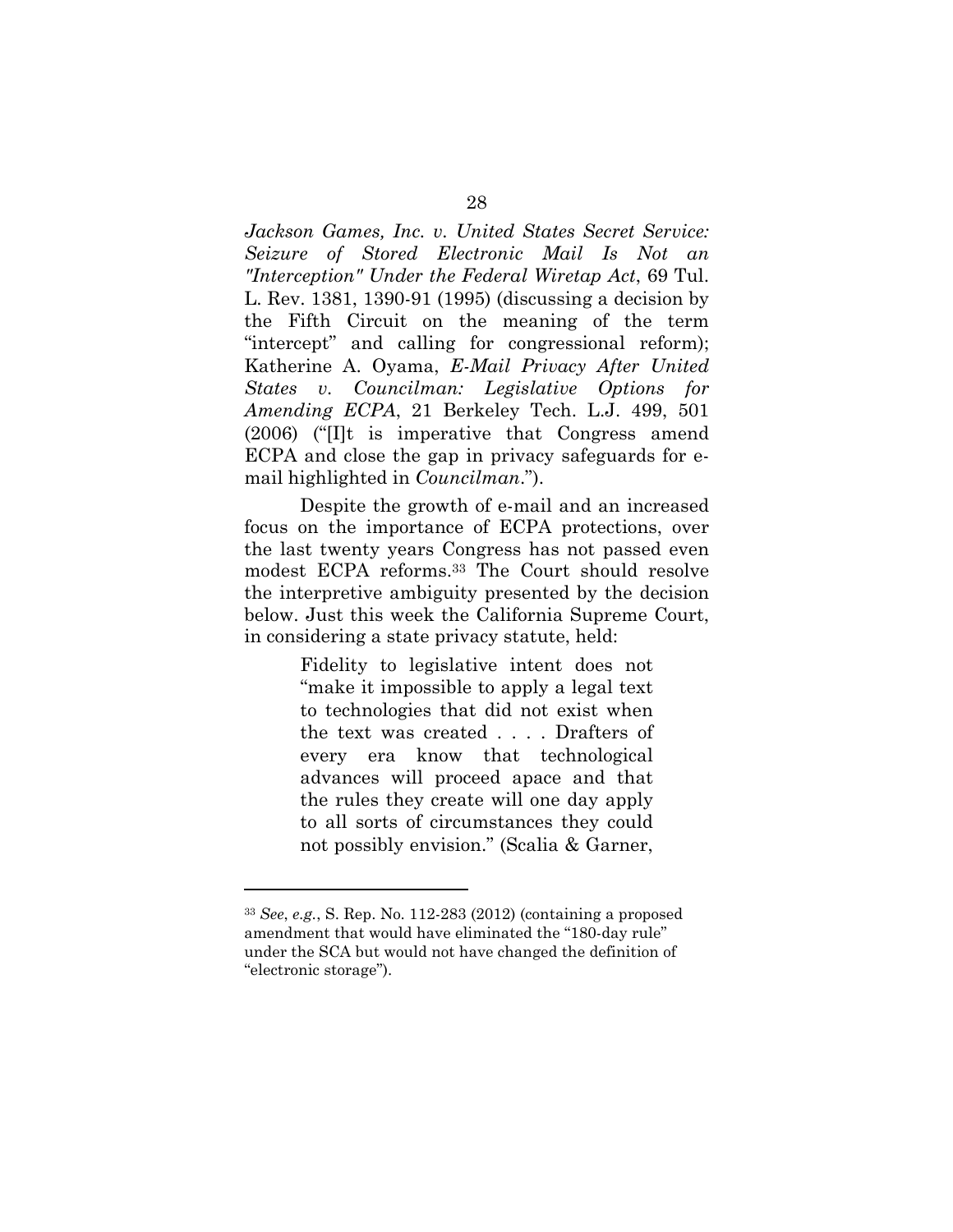Reading Law: The Interpretation of Legal Texts (2012) pp. 85–86.).

Apple v. Superior Court, \_\_\_ P.3d \_\_\_, 2013 WL 406586 at \*5 (Cal. 2013).

To ensure the ongoing viability of the federal communications privacy law, the Court, at this point, need only interpret a key definition. It would be a mistake to allow this issue to percolate further given the importance of the privacy protections at issue and the rare opportunity for the Court to provide clarity.